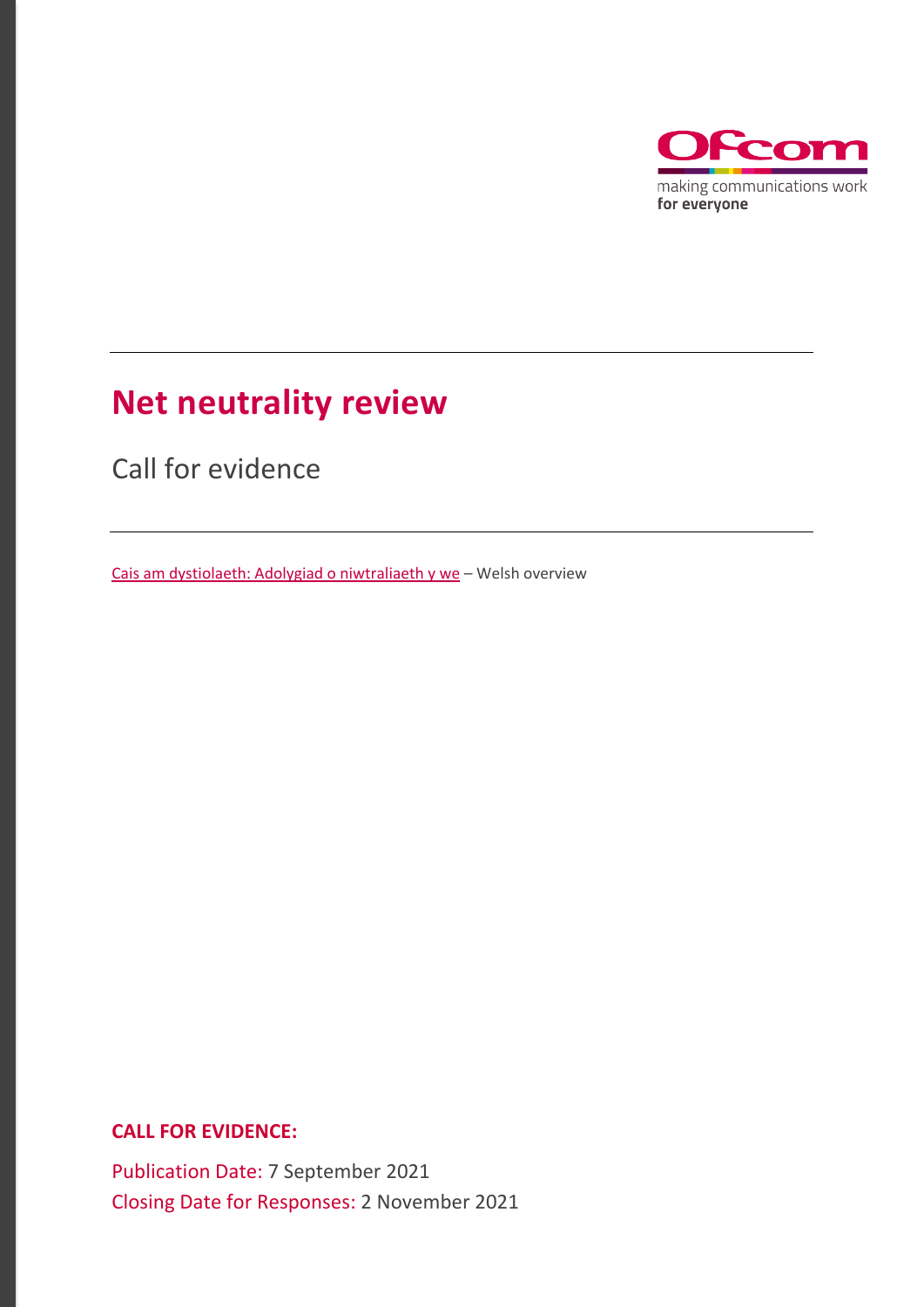# **Contents**

## **Section**

| 1. Overview                          | 1  |
|--------------------------------------|----|
| 2. Introduction and background       | 3  |
| 3. Purpose and scope of the review   | 8  |
| <b>Annex</b>                         |    |
| A1. Responding to this consultation  | 14 |
| A2. Of com's consultation principles | 16 |
| A3. Consultation coversheet          | 17 |
| A4. Call for evidence questions      | 18 |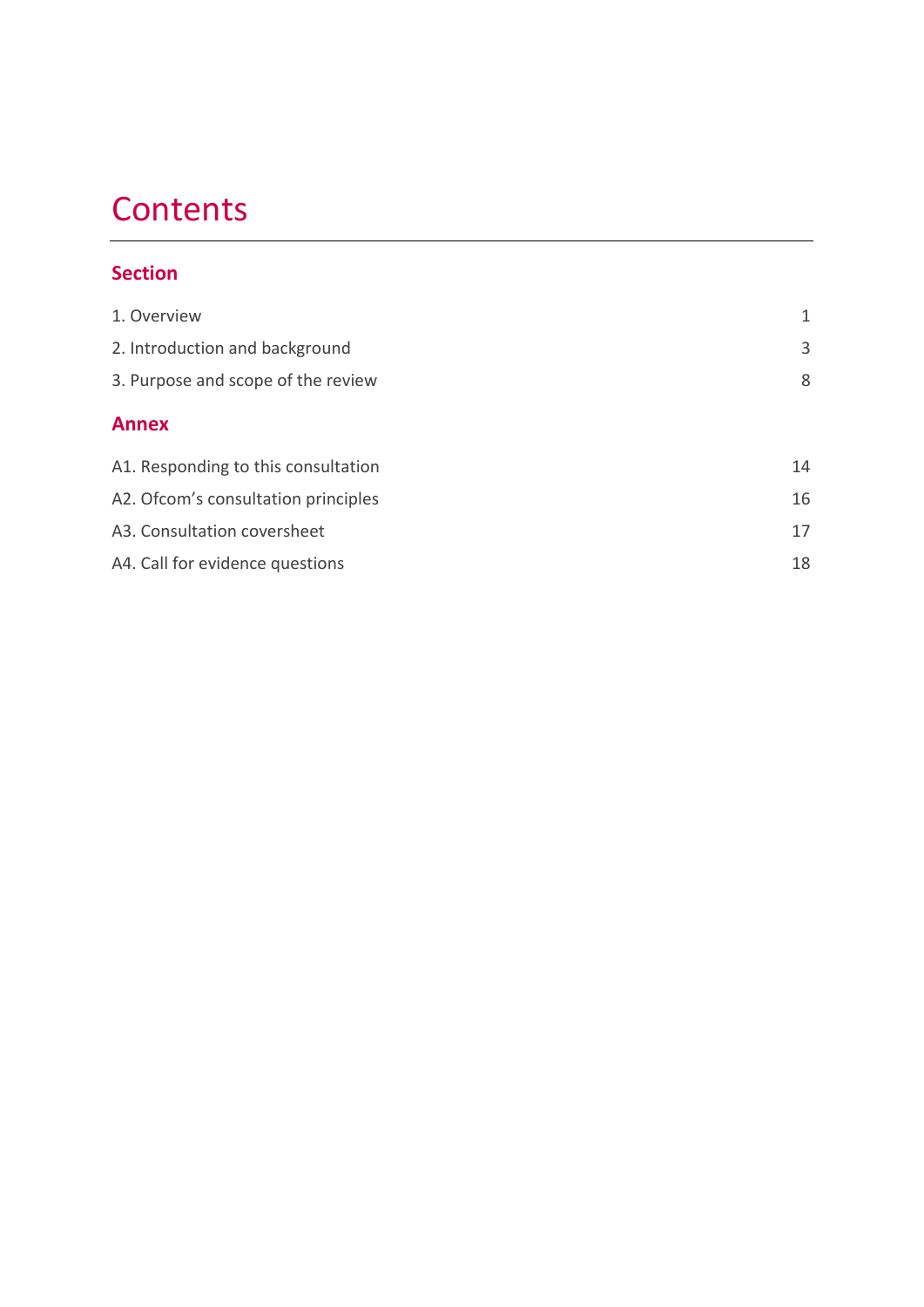# <span id="page-2-0"></span>1. Overview

'Net neutrality', sometimes referred to as the 'open internet', is the principle of ensuring that users of the internet can control what they see and do online – not the internet service provider (ISP) that connects them to the internet.

We have begun a review of how the UK's net neutrality framework is functioning. This document is a call for evidence and sets out the context, purpose and scope of the review, and the initial evidence we would welcome from stakeholders. It does not include any policy proposals.

Ofcom is responsible for monitoring and ensuring compliance with the net neutrality rules and can issue guidance on complying with the existing rules. This review is intended to inform our work in these areas. Any changes to the rules would be a matter for Government and ultimately Parliament.

#### **Key points**

- In 2016, rules aimed at protecting the principle of the 'open internet' came into force. They were designed to protect internet users' right to be free to access and distribute information and content, run applications and services of their choice, and use the terminal equipment of their choice.
- Since the rules were introduced, there have been significant changes in the wider environment. There are new, innovative and evolving technologies emerging in residential and business contexts (e.g. internet of things devices). These are underpinned by catalysts such as the emergence of 5G technology, and the accelerated move to the cloud.
- There are also increasing capacity demands from people and businesses. The internet is essential for keeping people connected so they can work and study from home or on the go, access public and medical services, stay in touch with friends and family, shop online and be entertained. It also increasingly provides the infrastructure that supports both public and private sector enterprises in how they operate, and interact with their staff, customers and other organisations. The Covid-19 pandemic has in many ways accentuated and accelerated these trends.
- Fixed and mobile networks, ISPs, and content and application providers are responding to these changes and to the demands of people and businesses by offering new and innovative services. Content and application providers are investing in bringing new content and functionality into homes and workplaces, whilst network operators are making investments to ensure they can provide the underlying infrastructure to support digital services both now and in the future.
- Given this dynamic context, we want to take a broad look at how the net neutrality framework is functioning. We will consider how it can best serve citizen and consumer interests and promote access and choice, while allowing businesses to innovate and invest in support of a vibrant and dynamic digital sector.
- Through this call for evidence we want to engage with industry and other interested parties. We welcome views from ISPs, platforms, experts, users, and other interested organisations on the functioning of the framework, relevant developments in technology and demand, and any issues and challenges that will support our understanding of the impact of the framework in practice.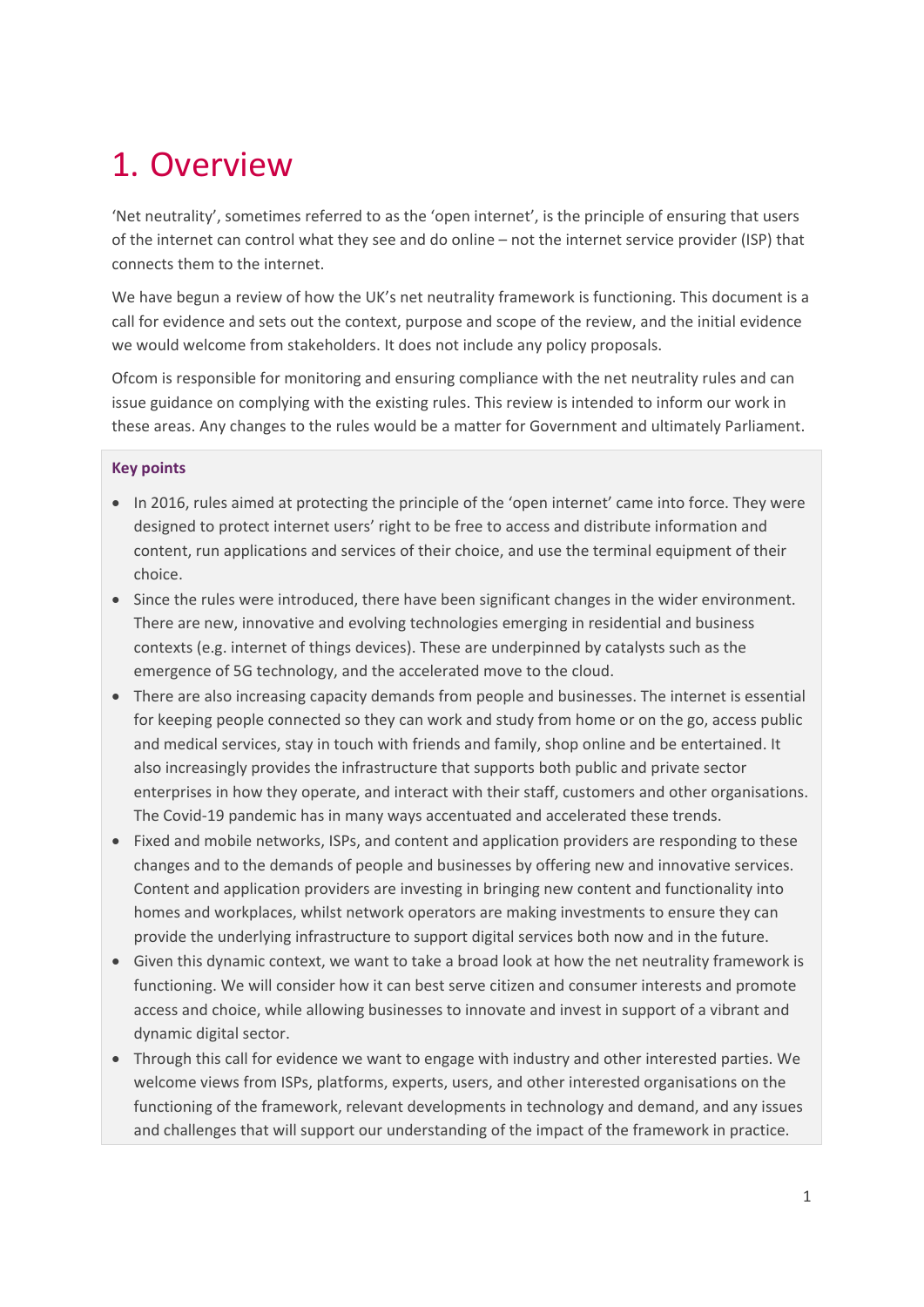# **Next steps**

We invite responses by **2 November 2021**. We expect to publish the initial findings of our review in Spring 2022.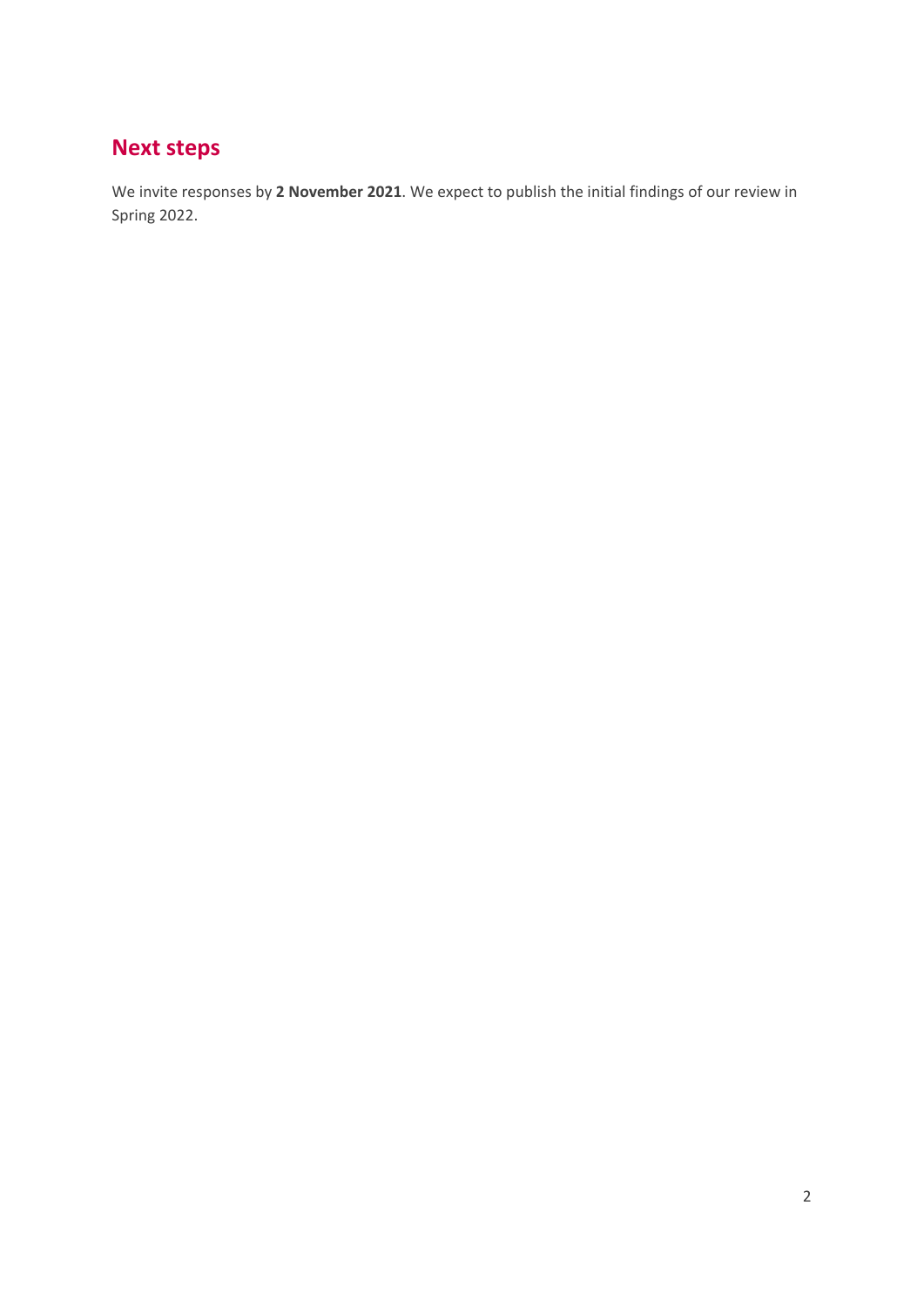# <span id="page-4-0"></span>2. Introduction and background

- 2.1 The internet is essential for keeping people connected so they can work and study from home or on the go, access public and medical services, stay in touch with friends and family, shop online and be entertained. It provides access to vital services and solutions though 'the cloud' that businesses and the public sector increasingly rely on and delivers significant economic benefits for the UK. The Covid-19 pandemic has further shown just how critical it is for consumers and businesses to be online.
- 2.2 More generally, existing and new technologies are continuing to evolve and develop, with services such as mobile 5G, cloud computing and the internet of things (IoT) offering new benefits to consumers and businesses and changing how we interact online.
- 2.3 Thinking about the next 5-10 years, we are carrying out a review of how the UK's net neutrality framework is functioning to ensure it continues to best serve citizen and consumer interests and support access and choice, while allowing businesses to innovate and invest in current and new services.
- 2.4 This document sets out the purpose and scope of our net neutrality review and seeks evidence from stakeholders to inform the review.

## **What is net neutrality?**

2.5 'Net neutrality', sometimes referred to as the 'open internet', is the principle of ensuring that users of the internet can control what they see and do online – not the internet service provider (ISP) that connects them to the internet. Its purpose is to protect the freedom of citizens and consumers to access all lawful internet content equally, without ISPs discriminating against particular services or websites. It is this latter aspect that seeks to ensure innovative products and services over the internet can develop and succeed.

## **Net neutrality rules**

### **Open Internet Regulation**

2.6 EU rules aimed at protecting the principle of the open internet (the 'Open Internet Regulation') were agreed in 2015 and came into force at the end of April 2016.[1](#page-4-1) Often referred to as the 'net neutrality rules', they aim to "safeguard equal and nondiscriminatory treatment of traffic in the provision of internet access services and related end-users' rights" and to "guarantee the continued functioning of the internet ecosystem as an engine of innovation".[2](#page-4-2)

<span id="page-4-1"></span><sup>&</sup>lt;sup>1</sup> [Regulation \(EU\) 2015/2120](https://eur-lex.europa.eu/legal-content/EN/TXT/?uri=CELEX%3A02015R2120-20201221) of the European Parliament and of the Council of 25 November 2015 laying down measures concerning open internet access and retail charges for regulated intra-EU communications and amending Directive 2002/22/EC and Regulation (EU) No 531/2012. The rules were reviewed by the European Commission in 2019 and its findings are i[n this report.](https://eur-lex.europa.eu/legal-content/EN/TXT/PDF/?uri=CELEX:52019DC0203&from=GA)

<span id="page-4-2"></span><sup>2</sup> Open Internet Regulation, Recital (1).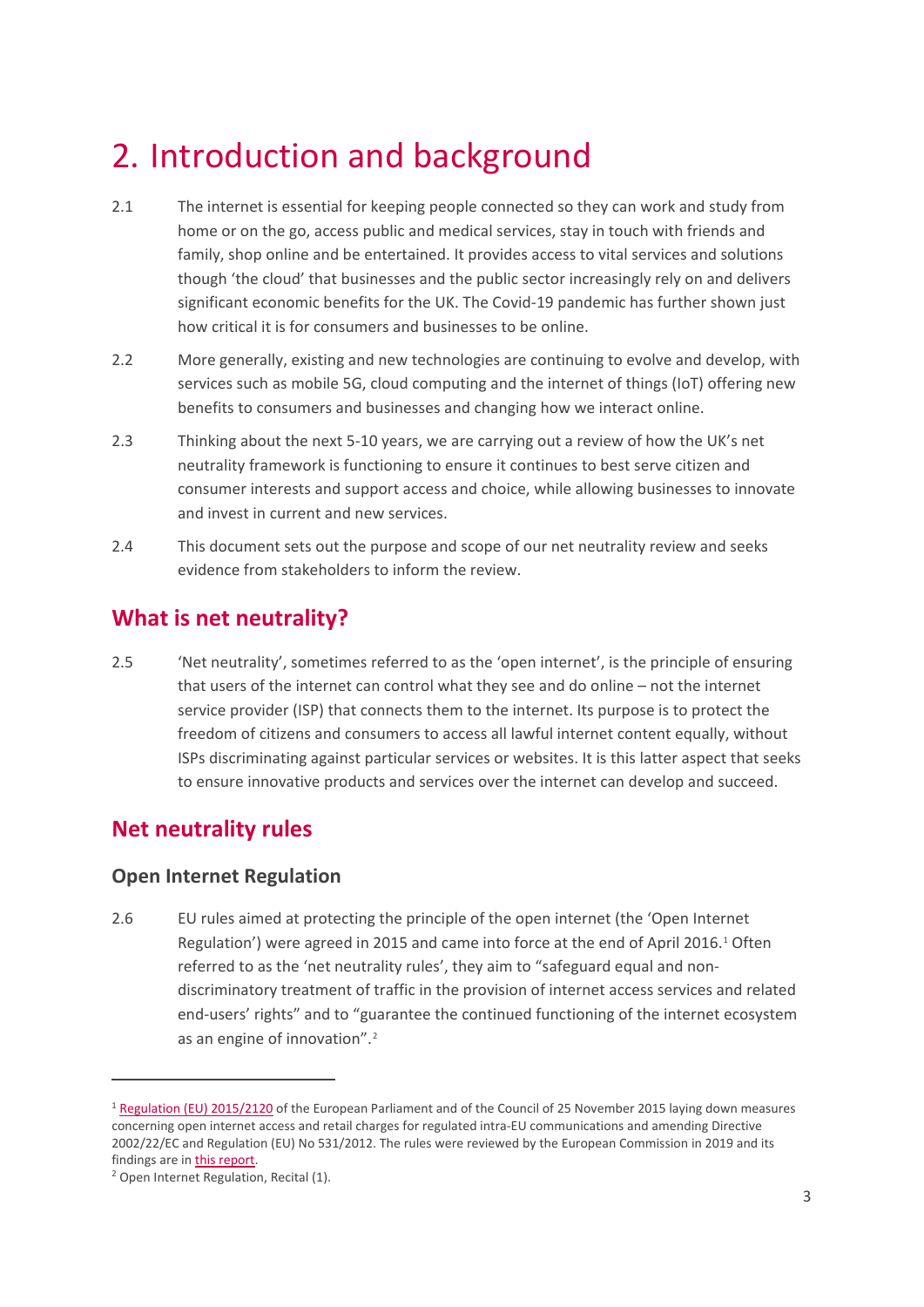- 2.7 The rules protect end users' rights to access and distribute information and content, use and provide applications and services, and use the terminal equipment of their choice via their internet access service.<sup>[3](#page-5-0)</sup> End users include residential and business consumers, as well as content and application providers (CAPs).
- <span id="page-5-3"></span>2.8 ISPs are required to adhere to the following rules:

#### **Open internet access and traffic management**

- They should not enter into agreements with end users (e.g. on commercial and technical conditions, and the characteristics of the internet access service such as price, data volumes and speed), or engage in commercial practices, which limit end users' rights to access and distribute the information of their choosing using the equipment of their choice;
- They should treat all traffic equally when providing internet access services, subject to the following;
- They are allowed to use 'reasonable' traffic management measures when certain conditions are met, i.e. that these measures are:
	- based on objectively different quality of service requirements, rather than commercial considerations;
	- transparent, non-discriminatory and proportionate; and
	- not maintained for longer than necessary and do not monitor specific content.
- They should not engage in any other forms of traffic management (e.g. blocking, throttling, altering, restricting, interfering with, degrading, or discriminating between content, applications, services, or categories of them) apart from in very limited cases;<sup>[4](#page-5-1)</sup>

#### **Specialised services**

- They may offer non-internet access services, known as 'specialised services', which are optimised for specific content, applications or services under certain conditions, including that:
	- optimisation is necessary in order to meet requirements of a specific level of quality;
	- the network capacity is sufficient to provide these services in addition to any internet access service offered;
	- the services are not offered as a replacement for internet access services; and
	- they are not detrimental to the availability or general quality of internet access services for end users;<sup>[5](#page-5-2)</sup>

<span id="page-5-0"></span><sup>&</sup>lt;sup>3</sup> The rules cover all 'publicly available' fixed and mobile internet access services. They do not apply to wholly private services.

<span id="page-5-1"></span><sup>&</sup>lt;sup>4</sup> Exceptions include traffic management to comply with a legal requirement; to preserve network integrity and security; and/or to prevent impending network congestion and manage exceptional or temporary network congestion.

<span id="page-5-2"></span><sup>5</sup> See Article 3(5). Examples of specialised services may include linear (live) broadcasting IPTV services with specific quality requirements, VoLTE (high-quality voice calling on mobile networks) and real-time health services (e.g. remote surgery).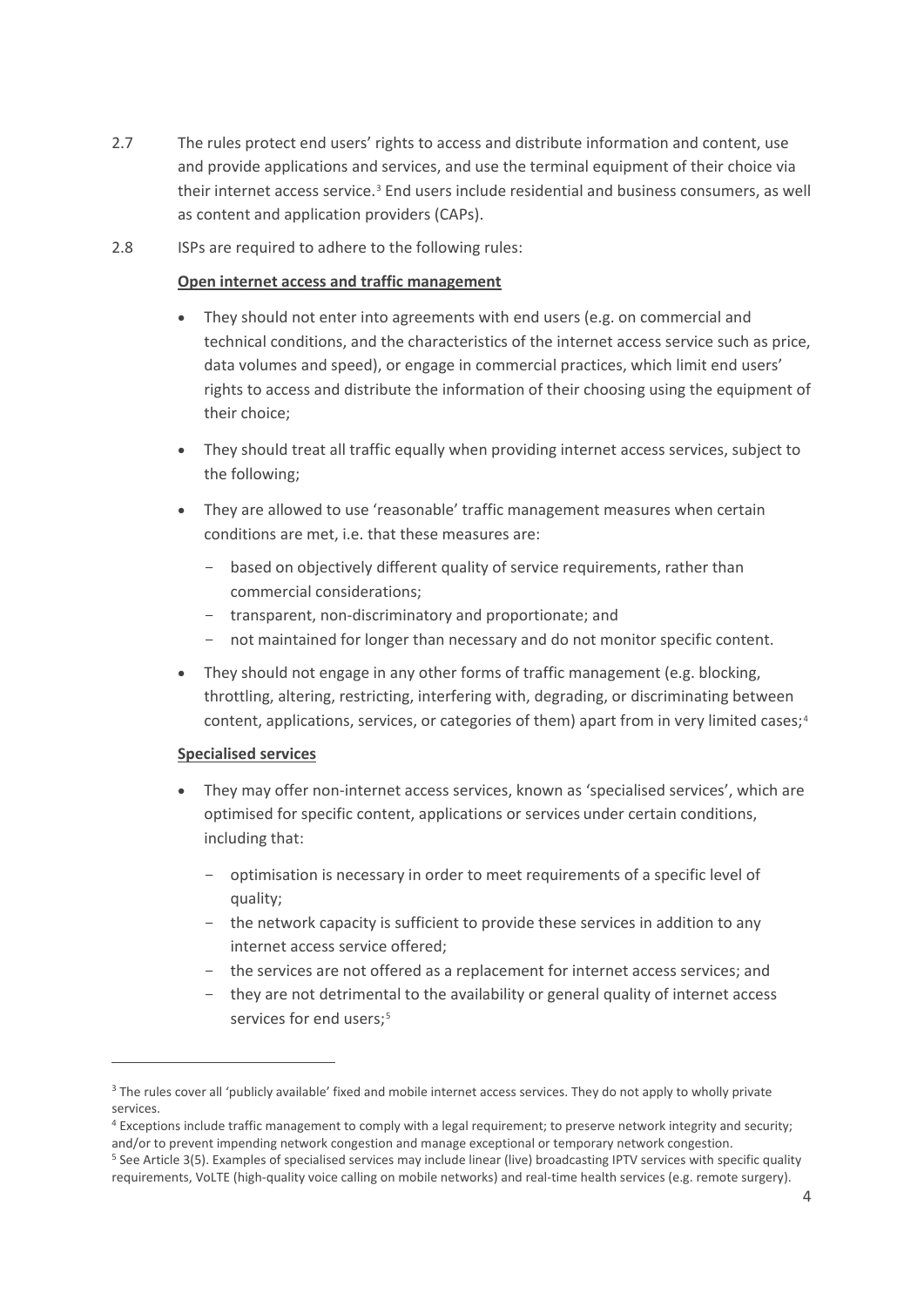#### **Transparency**

- They must comply with several transparency measures relating to information within customer contracts – e.g. contracts should include details of download / upload speeds, traffic management policies and remedies available to consumers if they experience performance issues with their internet access service.
- 2.9 The UK left the EU on 31 January 2020, with a transition period until 31 December 2020 (the 'transition period'). Following the end of this period, the EU rules on net neutrality became part of domestic UK law. A number of small changes were subsequently made to the rules, so as to deal with minor issues arising from the UK's withdrawal from the EU.<sup>[6](#page-6-2)</sup> For example, Ofcom is no longer required to take utmost account of the BEREC Guidelines (see paragraphs [2.10](#page-6-0) to [2.11](#page-6-1) below) or to submit an annual compliance report to the European Commission (although we are still required to publish a report). References to EU laws and national regulatory authorities (NRAs) were also deleted or replaced with references to national laws and Ofcom, respectively.

### **The BEREC guidelines**

- <span id="page-6-0"></span>2.10 The Body of European Regulators for Electronic Communications (BEREC) has published Guidelines on the Implementation of the EU Open Internet Regulation (the 'BEREC Guidelines').[7](#page-6-3) NRAs of the EU member states are required to "take utmost account of" the guidelines when implementing the net neutrality rules and assessing compliance in specific cases.
- <span id="page-6-1"></span>2.11 As noted above, following the end of the transition period, Ofcom is no longer required to take utmost account of the BEREC Guidelines. However, we can continue to reference these where we consider this to be appropriate.

### **Ofcom frameworks for assessing compliance**

2.12 Ofcom separately published its own approach to assessing compliance with certain areas of the net neutrality rules (the 'Framework document').[8](#page-6-4) This outlines the frameworks that we generally apply for assessing ISPs' zero-rating offers and traffic management measures for compliance with the Open Internet Regulation.<sup>[9](#page-6-5)</sup>

<span id="page-6-2"></span><sup>6</sup> Pursuant to section 8(1) of th[e EU Withdrawal Act 2018.](https://www.legislation.gov.uk/ukpga/2018/16/contents/enacted)

<span id="page-6-3"></span><sup>&</sup>lt;sup>7</sup> June 2020, [BEREC Guidelines on the Implementation of the Open Internet Regulation.](https://berec.europa.eu/eng/document_register/subject_matter/berec/regulatory_best_practices/guidelines/9277-berec-guidelines-on-the-implementation-of-the-open-internet-regulation) Originally adopted in 2016, the BEREC Guidelines were updated in June 2020 to provide additional clarification to stakeholders and to take account of experiences by NRAs in applying these.

<span id="page-6-4"></span><sup>&</sup>lt;sup>8</sup> Ofcom, May 2019, *Ofcom's approach to assessing compliance with net neutrality rule.* 

<span id="page-6-5"></span><sup>9</sup> Zero-rating is a commercial practice whereby an ISP applies a price of zero to the data traffic associated with a particular application (e.g. Facebook) or category of applications (e.g. social media). This means that the customer is able to access certain data without that data counting toward their general data allowance. The Framework document also briefly sets out our approach to the prohibition on restrictions on the use of terminal equipment (e.g. tethering).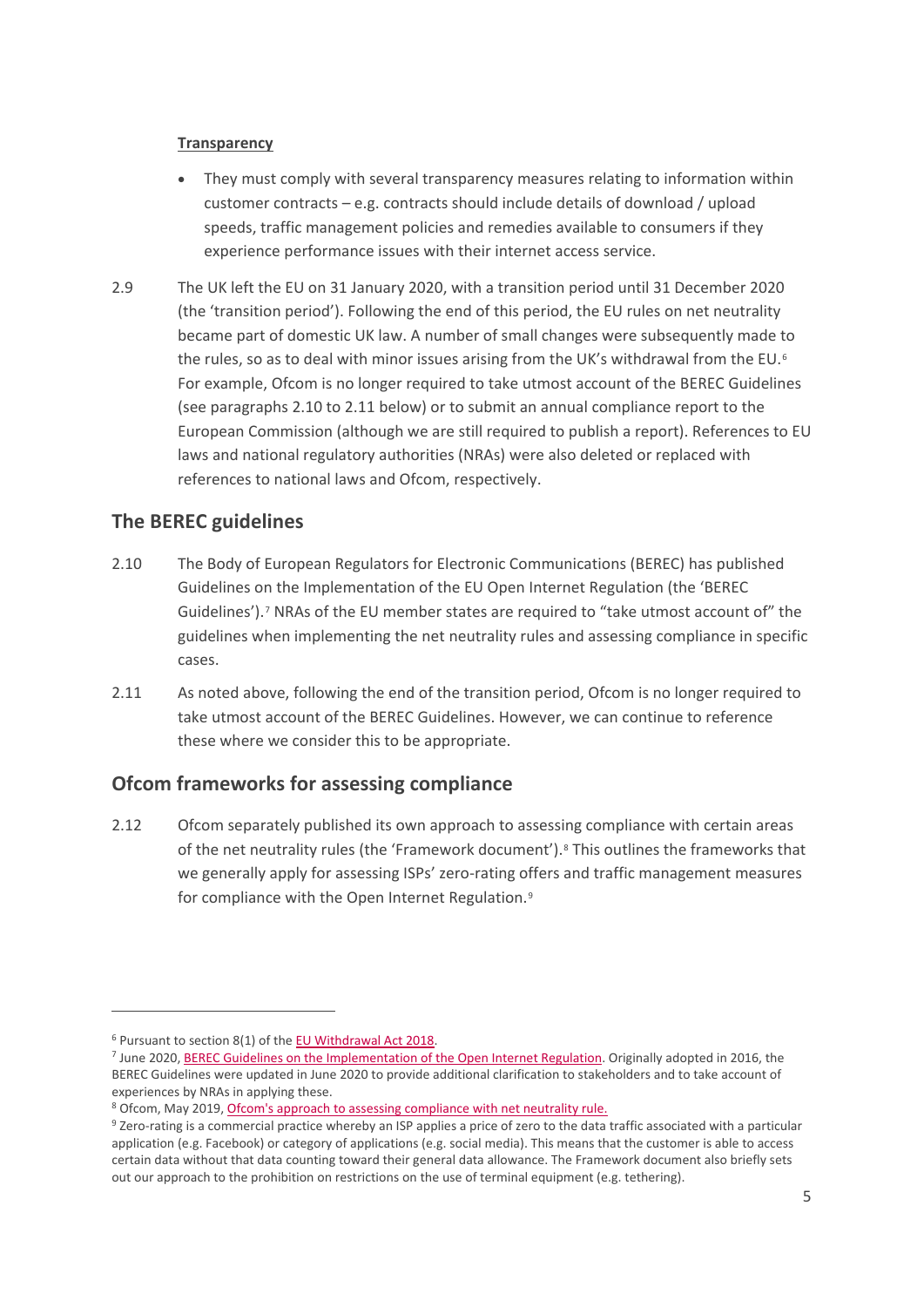## **Ofcom's powers and duties**

- 2.13 Ofcom's principal duty is to further the interests of citizens in relation to communications matters and to further the interests of consumers in relevant markets, where appropriate by promoting competition.<sup>[10](#page-7-0)</sup>
- 2.14 In doing so, we are required to secure, among other things, the availability throughout the UK of a wide range of electronic communications services.<sup>[11](#page-7-1)</sup> Along with other considerations, we must also have regard to the desirability of promoting competition in relevant markets; encouraging investment and innovation in relevant markets; and encouraging the availability and use of high speed data transfer services throughout the UK.[12](#page-7-2)
- 2.15 In relation to net neutrality, we are explicitly required to promote the continued availability of non-discriminatory internet access services at levels of quality that reflect advances in technology.<sup>[13](#page-7-3)</sup>
- 2.16 We also play an important role in ensuring that consumers can effectively exercise their rights under the relevant rules and that ISPs comply with these. In particular, we have a duty to "closely monitor and ensure compliance" with the Open Internet Regulation, and we must also publish annual reports with findings from our monitoring.[14](#page-7-4)
- 2.17 We have carried out a range of monitoring and enforcement activity since the rules came into effect, particularly in relation to ISPs' traffic management measures, zero-rated offers and terminal equipment restrictions. Our Framework document summarises a number of cases that we have assessed.[15](#page-7-5)
- 2.18 As the net neutrality rules are set out in legislation, we cannot make changes to these. Any proposed changes would be a matter for Government and ultimately Parliament.
- 2.19 However, we can (a) issue UK guidance on complying with the *existing* rules, and (b) update our existing Framework document for assessing ISPs' compliance.
- 2.20 We will need to be consistent with relevant international agreements between the UK and other countries. For example, the UK's recent trade agreement with the EU includes specific principles about internet users being able to:
	- i. access and distribute information and content, use and provide applications and services of their choice, subject to non-discriminatory, reasonable, transparent and proportionate network management; and
	- ii. use devices of their choice, as long as these do not harm the security of other devices, the network or services provided over the network.

<span id="page-7-0"></span><sup>10</sup> Section 3(1) of the Communications Act 2003 (the 'Act').

<span id="page-7-1"></span><sup>&</sup>lt;sup>11</sup> Section 3(2) of the Act.

<span id="page-7-2"></span><sup>&</sup>lt;sup>12</sup> Section 3(4) of the Act.

<span id="page-7-3"></span><sup>&</sup>lt;sup>13</sup> Article 5(1), the Open Internet Regulation.

<span id="page-7-4"></span><sup>&</sup>lt;sup>14</sup> Article 5(1), the Open Internet Regulation. These reports can be found on Ofcom's websit[e here.](https://www.ofcom.org.uk/research-and-data/internet-and-on-demand-research/net-neutrality)

<span id="page-7-5"></span><sup>&</sup>lt;sup>15</sup> See Sections 3 and 5 of the Framework document.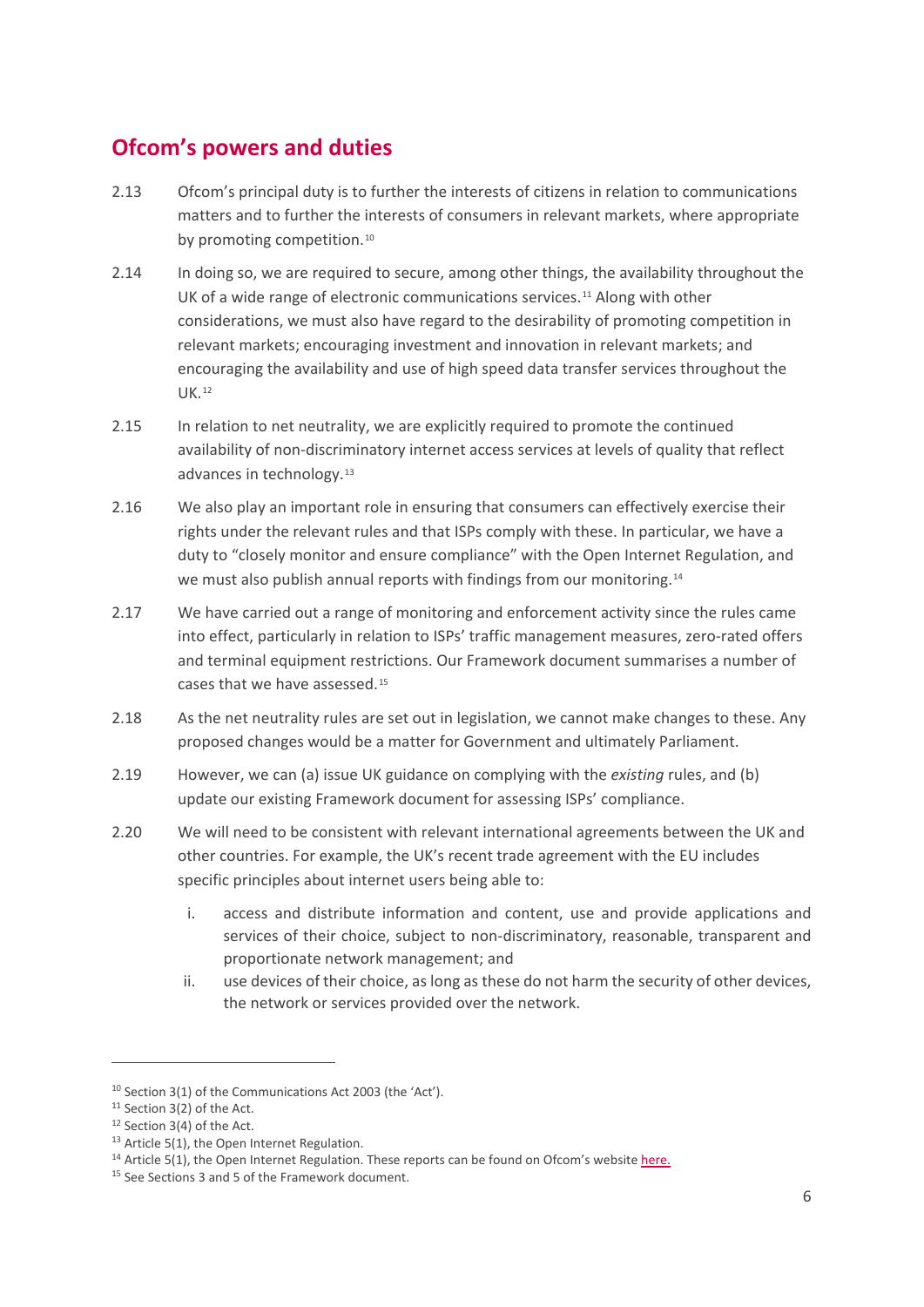2.21 The agreement also makes clear that the UK and the EU may adopt measures with the aim of protecting public safety with regards to users online.<sup>[16](#page-8-0)</sup>

## **Links to existing Ofcom work areas**

2.22 This review will need to take account of, and coordinate with, other ongoing Ofcom work in areas such as mobile strategy, the future of the internet, digital markets, online harms, migration to voice over IP and the future of public service media.

<span id="page-8-0"></span><sup>&</sup>lt;sup>16</sup> Article 178 of the **[Trade and Cooperation Agreement](https://assets.publishing.service.gov.uk/government/uploads/system/uploads/attachment_data/file/982648/TS_8.2021_UK_EU_EAEC_Trade_and_Cooperation_Agreement.pdf)** between the European Union and the European Atomic Energy Community, of the one part, and the United Kingdom of Great Britain and Northern Ireland, of the other part. More highlevel provisions are included in several other UK trade agreements, including with Japan and the EEA/EFTA states (Iceland, Liechtenstein and Norway).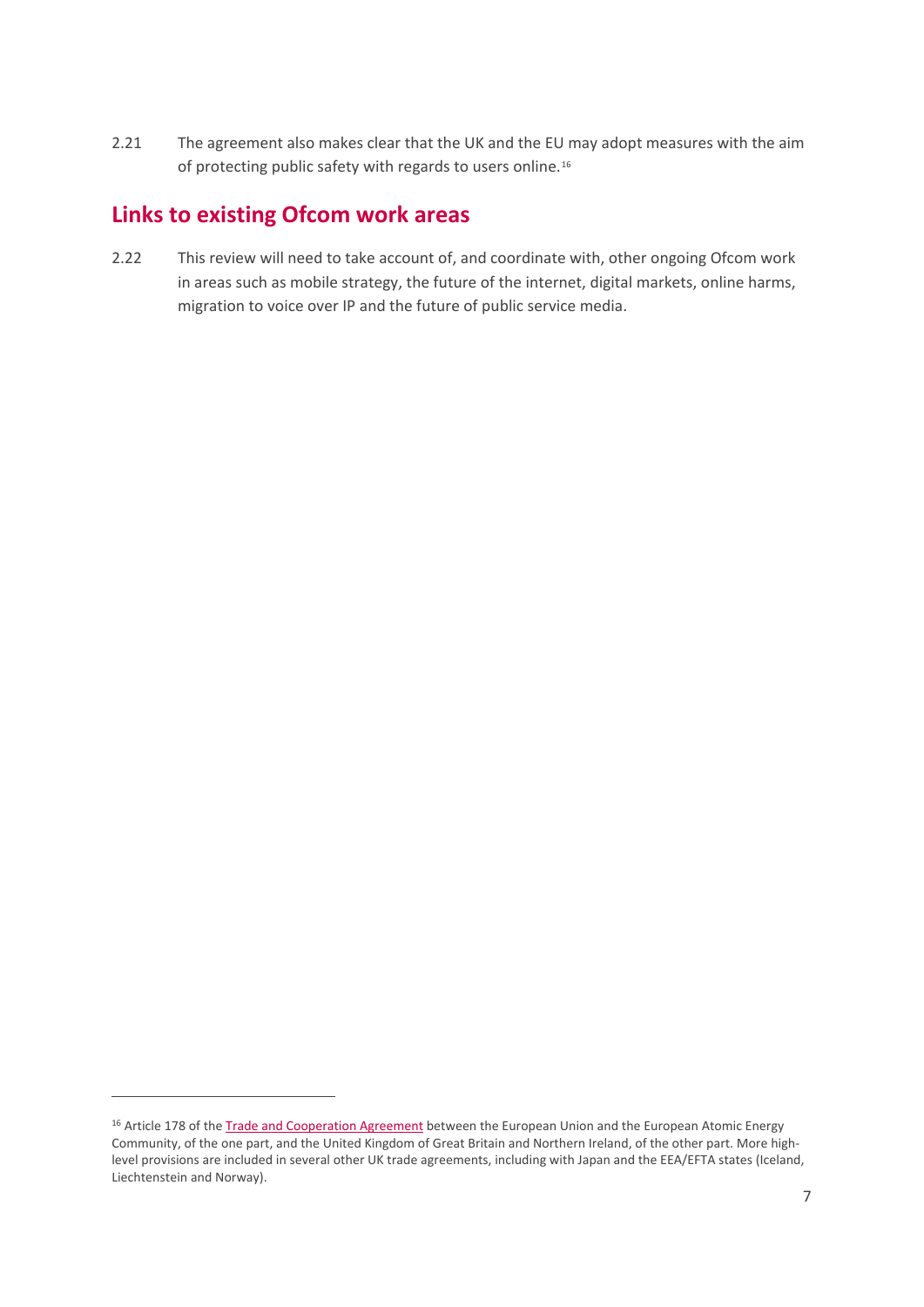# <span id="page-9-0"></span>3. Purpose and scope of the review

3.1 In this section, we outline the purpose and scope of our net neutrality review. We also set out next steps and questions we are seeking stakeholder views and evidence on.

## **Purpose of the review**

- 3.2 Since the net neutrality rules were agreed in 2015, there have been significant changes in the wider environment that have also signalled to us that it might be an appropriate time for us to review how the net neutrality framework is functioning.[17](#page-9-1)
- 3.3 People and businesses have an increasing demand for capacity and growing quality of service expectations. The internet is essential for keeping people connected so they can work and study from home or on the go, access public and medical services, stay in touch with friends and family, shop online and be entertained.<sup>[18](#page-9-2)</sup> It also provides the infrastructure that supports both public and private sector enterprises in how they operate, and interact with their staff, customers and other organisations. Access to such vital services and solutions though 'the Cloud' is now a fundamental part of our economy. The Covid-19 pandemic has in many ways accentuated and accelerated these trends, and has resulted in material and likely long lasting changes. We note that over time, these changes could lead to the emergence of further new user demands.
- 3.4 There are new and evolving technologies developing across a range of sectors that touch the internet. For instance, there is a growing range of IoT services, from internet connected doorbells to smart machinery in industrial or agricultural contexts. In addition, gaming and augmented reality/virtual reality experiences are also evolving in the home, workplace and on the move, with new and interesting ways to interact with others and the environment.
- 3.5 There are also important catalysts for the development of these new technologies, which offer the possibility of new and innovative services in both residential and business contexts.[19](#page-9-3) Linked to this, is the growth in use of delay and congestion sensitive applications, with over the top ('OTT') services that provide a mixture of both video on demand ('VOD') and live content being important in this context.<sup>[20](#page-9-4)</sup> In addition, new 5G mobile services offer faster speeds, greater capacity, and lower latency than legacy

<span id="page-9-1"></span><sup>&</sup>lt;sup>17</sup> We further note that it is also legitimate and good practice for us to review regulation periodically.

<span id="page-9-2"></span> $18$  Ofcom research has shown that estimated adult use of the internet has increased from approximately 20.5hrs/week in 2014 to over 25hrs in 2019[. https://www.ofcom.org.uk/\\_\\_data/assets/pdf\\_file/0033/196458/adults-media-use-and](https://www.ofcom.org.uk/__data/assets/pdf_file/0033/196458/adults-media-use-and-attitudes-2020-full-chart-pack.pdf)[attitudes-2020-full-chart-pack.pdf](https://www.ofcom.org.uk/__data/assets/pdf_file/0033/196458/adults-media-use-and-attitudes-2020-full-chart-pack.pdf)

<span id="page-9-3"></span> $19$  See trends outlined in our Connected Nations (2020) publication, where we note that users are upgrading their internet packages (p.26-7) and mobile traffic was up 40% between 2019 and 2020 (p.47). See here,

<span id="page-9-4"></span>[https://www.ofcom.org.uk/\\_\\_data/assets/pdf\\_file/0024/209373/connected-nations-2020.pdf.](https://www.ofcom.org.uk/__data/assets/pdf_file/0024/209373/connected-nations-2020.pdf)<br><sup>20</sup> VOD services includes TV catch-up and online film services, such as Netflix or Disney+. We note that VOD reach has increased from over 25% in 2015 to over 64% in 2020. As an example, Netflix consumption has increased from an average of 50 minutes/day/household in January 2017 to 83 minutes/day/household in January 2020. We further note that some OTT providers, such as Amazon Video and NOW also offer live streaming of sports and other content. Please see our publication, Beyond Broadcast for further detail[, https://ofcomuk.sharepoint.com/teams/newshub/SitePages/Beyond-](https://ofcomuk.sharepoint.com/teams/newshub/SitePages/Beyond-Broadcast-2021--A-record-year-for-video-streaming-services.aspx)[Broadcast-2021--A-record-year-for-video-streaming-services.aspx.](https://ofcomuk.sharepoint.com/teams/newshub/SitePages/Beyond-Broadcast-2021--A-record-year-for-video-streaming-services.aspx)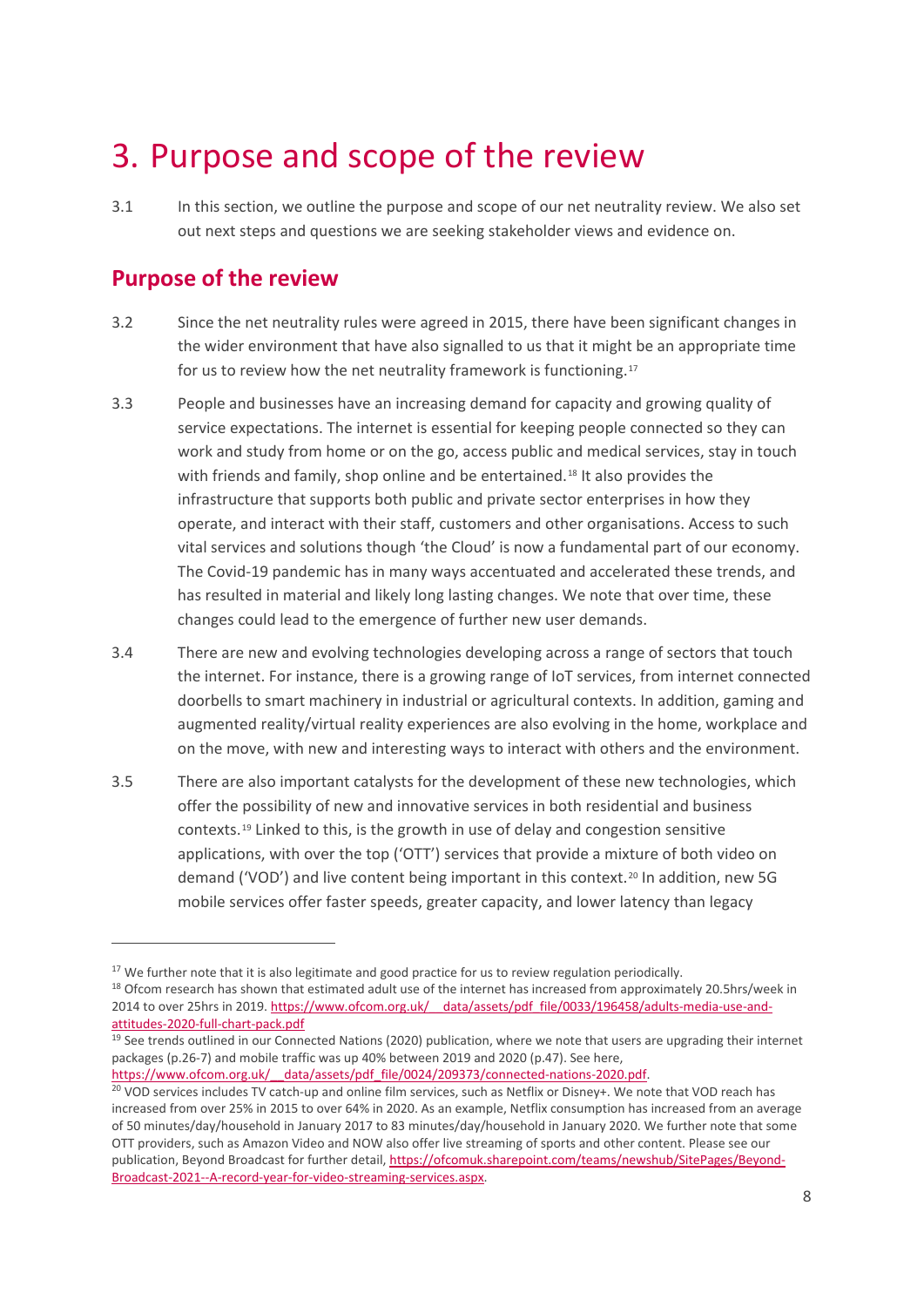technologies, and the accelerated move of many businesses to the cloud (both edge and core services), also offers a platform for new and important applications and services.<sup>[21](#page-10-0)</sup>

- 3.6 To meet these new demands, fixed networks, mobile networks, and CAPs are offering new and innovative services. Content and application providers are investing in bringing new content and functionality into homes and workplaces, whilst network operators are deploying new network equipment, changing their network configurations, making further investments in their infrastructure, and developing business models to fund these changes.
- 3.7 Innovation is integral to promoting a vibrant and dynamic digital sector. Given developments to date and possible changes in the future, it is important that the net neutrality framework continues to best serve citizen and consumer interests and promote access and choice, while also supporting innovation and investment in the digital space. With this in mind, we think it is an appropriate time for us to consider how the net neutrality framework is functioning; both in terms of today and how it may work over the coming decade.
- 3.8 We note that there has been significant stakeholder interest in net neutrality. Some have raised concerns about potential impacts on innovation and suggested possible changes that they think should be considered, including in response to various Ofcom consultations.[22](#page-10-1) We think it is important to carefully consider these points, and develop a holistic view of the issues, based on evidence from a broad range of stakeholders and our own analysis.

### **Scope of the review**

- 3.9 Our aim is to undertake a broad review of how the framework is functioning. We plan to consider:
	- i) What is working well and what is not working well with the current framework; and
	- ii) Whether there would be benefit in providing updated guidance on our interpretation and approach to assessing compliance with and enforcement of the framework.
- 3.10 We will undertake a broad spectrum of work to inform our review. A few of the key areas we intend to explore are:
	- i) The **end user experience and outcomes**, in particular consumers, businesses and CAPs' experiences of the current framework, its impact on them and possible future use cases and demands. We will consider consumer complaints (e.g. raised

<span id="page-10-0"></span> $21$  'Edge computing' concepts can apply to several scenarios. In the Enterprise market, it is a distributed computing framework that brings enterprise applications closer to data sources such as IoT devices or local edge servers. This proximity to data at its source can allow faster insights, improved response times, and better bandwidth availability. In the Telecommunications market, it refers to the distribution of software-based network functions and applications or content nearer to subscribers or devices.

<span id="page-10-1"></span><sup>&</sup>lt;sup>22</sup> For example, in response to our draft Plan of Work 2021-22, Emergency Video Relay consultations, and Future of Public Service Media consultation.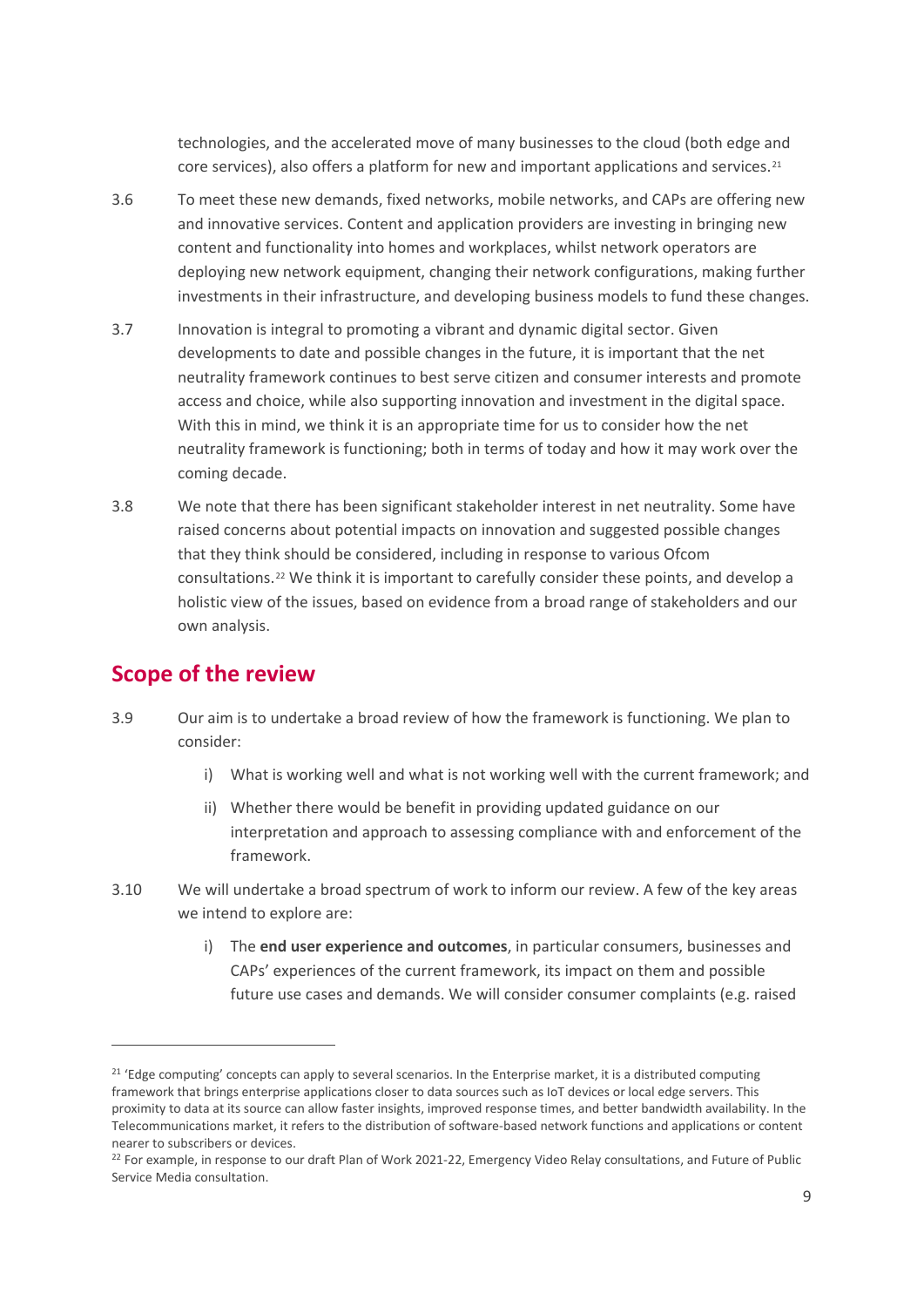through our Customer Contact Team and the Alternative Dispute Resolution schemes) and may seek to undertake new market research.

- ii) The **policy and economic context** for our review, including what key principles and objectives are important for us to consider, including protecting citizens' and consumers' rights, freedom of expression, customer choice, impacts on competition, efficiency, innovation and investment and what is the appropriate balance between them. As part of this, we will use analytical frameworks and quantitative and qualitative evidence to help us reach policy conclusions.
- iii) Relevant **value chains, and impact on innovation and investment**. We will seek to understand the value chains and market structures affected by the net neutrality framework, and potential impacts on stakeholders' financial positions and investment.
- iv) **Technological developments**. Since the rules were established, there have been significant technological developments; and development continues at a rapid pace. It is debatable whether some of these developments help to address or amplify network issues or challenges regarding net neutrality. We will seek to better understand these developments and use cases $23$ , whether they either create or solve particular issues, and whether the current framework is sufficiently flexible to address them. The technical developments we intend to look at will include, consumer and industrial IoT, trends in usage of Virtual Private Networks and encryption, augmented/virtual reality, cloud computing, and 5G services.<sup>[24](#page-11-1)</sup>
- 3.11 As we undertake this work, there will be a number of topic areas and issues we will seek to look into. The list below is not intended to be exhaustive but provides an indication of areas of interest. We will consider:
	- i) **Specialised services**, including whether there is scope to provide greater clarity and certainty on what types of service would meet the criteria specified in the rules and existing guidance, and where particular approaches taken by ISPs may raise concerns.[25](#page-11-2) We may also consider whether it would be beneficial for us to provide further guidance in this area. For example, on how we might expect to assess approaches to optimisation and quality of service parameters.
	- ii) Effective **traffic management.** While traffic management can support innovation, and is important to maintain open access to content, services and applications over

<span id="page-11-0"></span><sup>&</sup>lt;sup>23</sup> We note that there are many different use cases, with a variety of different ecosystems, with some touching the internet and others not. Many are enabled by the digitisation of services (IP based) along with the evolution from Physical Network Functions to Virtual Network Functions based on cloud-native software principles, where the cloud could be 'public cloud' (reached via the internet) or 'private cloud', which could be located within an ISP's physical network estate. 5G standards and implementation methodologies directly make use of these principles to enable further service innovation and differentiation and can be combined with network slicing, automation, and data analytics. Furthermore, evolution to software/cloud across different technology domains (fixed, mobile, Wi-Fi, etc) presents a number of convergence opportunities that allow further innovation and/or efficiencies.

<span id="page-11-1"></span><sup>&</sup>lt;sup>24</sup> We note that these are just a few of the technical developments we are interested in, and there are many others that we will seek to better understand.

<span id="page-11-2"></span><sup>&</sup>lt;sup>25</sup> Paragrap[h 2.8](#page-5-3) sets out the existing rules.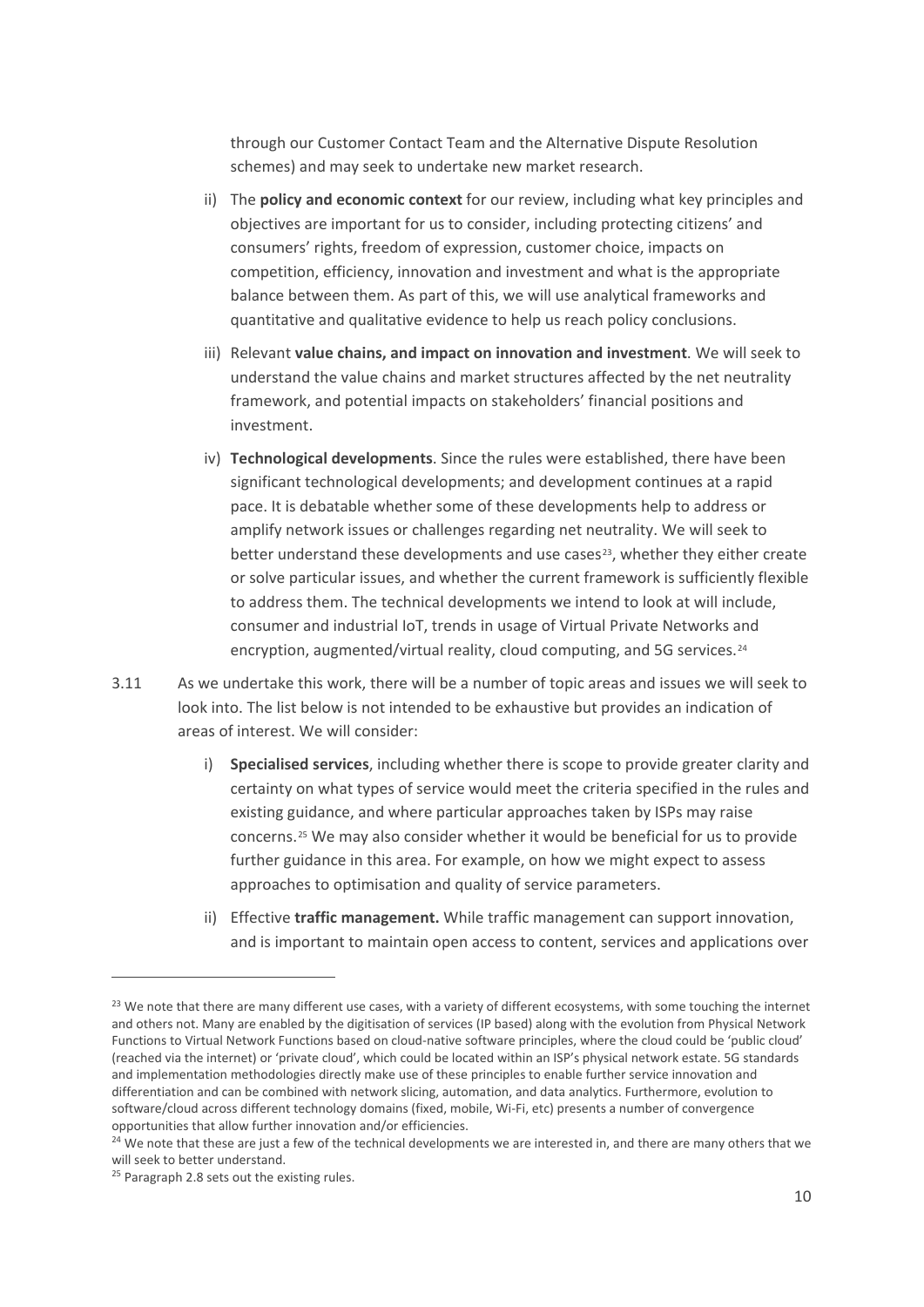the internet, we will also consider its impact on network reliability, efficiency and quality of experience. For example, we may consider whether it would be appropriate to provide explicit exemptions for certain services such as emergency communications,[26](#page-12-0) other services which may support public safety in certain contexts, or where it supports consumer choice (e.g. where an end user might have a preference for streaming video content over a less time sensitive software update).<sup>[27](#page-12-1)</sup>

- iii) The merits of the current approach to **zero-rating.** We note that zero-rated services can be beneficial to consumers and can promote competition. However, in certain contexts they also have the potential to harm competition, innovation and reduce consumer choice. We will consider whether the current case-by-case assessment of zero-rated services remains appropriate. We will also seek to learn lessons from the Covid-19 pandemic, where certain health and educational materials were temporarily made available on a zero-rated basis.
- iv) End users' rights to use the **terminal equipment of their choice**, including the extent to which the current rules do not distinguish between mobile and fixed internet access services.
- v) What **regulatory models** may be appropriate, including consideration of the merits of incorporating certain rules into the Ofcom General Conditions, and whether, in certain circumstances, industry codes of practice may be viable.[28](#page-12-2)
- vi) The merits of publishing updated **guidance** on our interpretation and approach to assessing compliance with and enforcement of the framework to provide more clarity and certainty for stakeholders when considering whether current or future services or products are likely to be consistent with the rules.
- vii) Whether Ofcom's **annual report** monitoring compliance with net neutrality rules could be improved. Similarly, whether there may be more effective ways to communicate the information to stakeholders.
- 3.12 Although our intention is for the review to be broad in scope, there are a few areas we do not intend to look at.
	- i) **Personal data requirements**: The net neutrality framework includes requirements on assessing whether the processing of personal data complies with broader data protection law. The ICO is generally responsible for enforcing personal data and privacy related requirements in the UK. We do not propose to consider changes to the underlying personal data and/or privacy requirements.

<span id="page-12-0"></span><sup>&</sup>lt;sup>26</sup> For instance, where a user's data allowance has been fully consumed, and they need to make an emergency call. Paragraph 6.38 of Ofcom'[s Emergency Video Relay Statement](https://www.ofcom.org.uk/__data/assets/pdf_file/0028/220879/statement-emergency-video-relay.pdf) (June 2021) noted that where ISPs do make emergency video relay over the internet available when a customer's data allowance has been reached, this is unlikely to be something Ofcom would object to on policy grounds.

<span id="page-12-1"></span><sup>&</sup>lt;sup>27</sup> We note that there are likely to be challenges in identifying and categorising different types of traffic. We will look to explore these in more depth as the review progresses.<br><sup>28</sup> From 17 June 2022, [General Condition C1](https://www.ofcom.org.uk/__data/assets/pdf_file/0017/209501/annex-4-revised-gc-eecc-17-jun-22.pdf) will reflect the net neutrality rules contract requirements.

<span id="page-12-2"></span>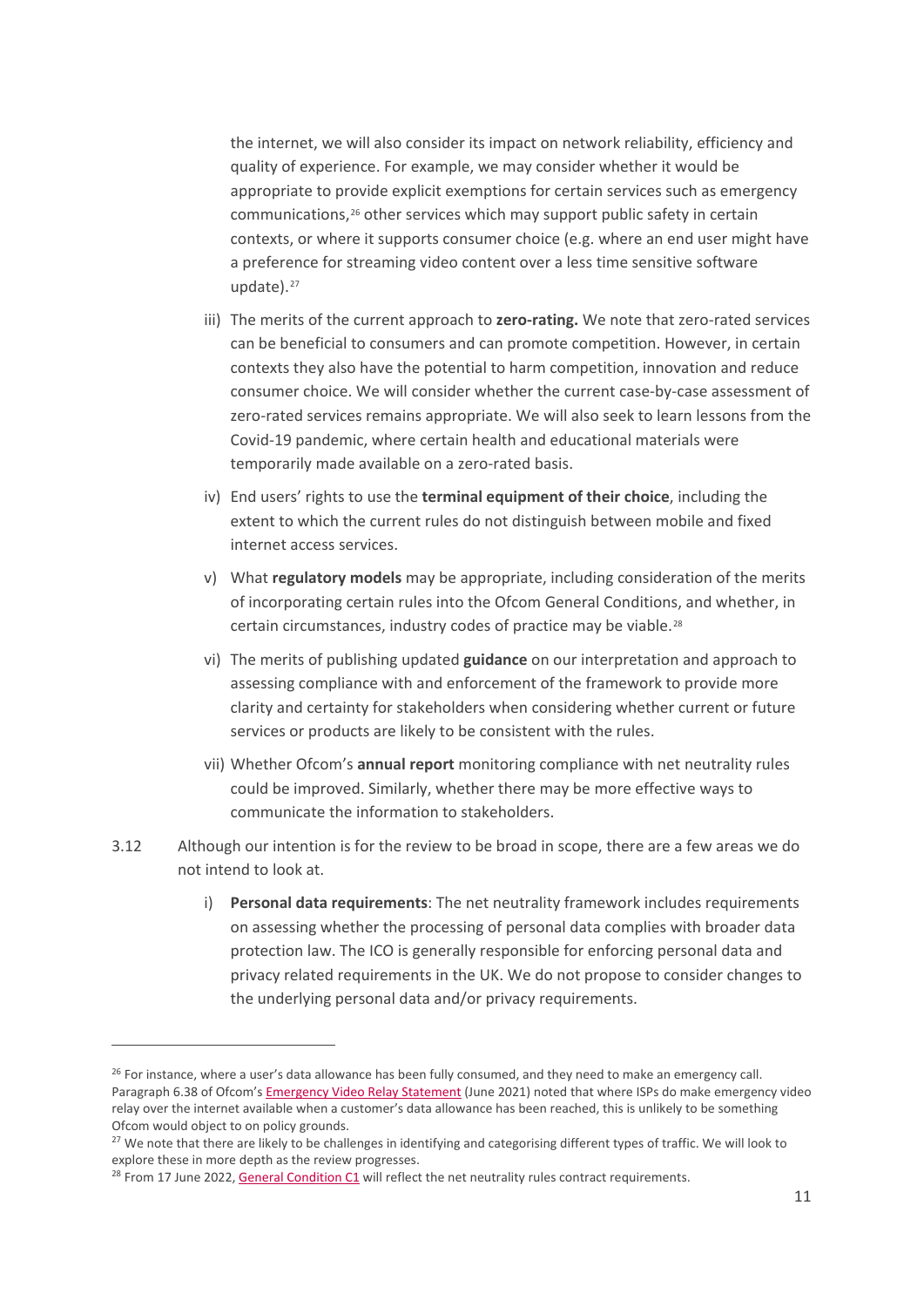- ii) **Contract information requirements**: The rules require ISPs to include information on traffic management and other measures in their contracts with end-users and to publish this information on their website. As part of the implementation of the European Electronic Communications Code, ISPs will need to include a summary of this information in the new contract summary they will be required to provide to customers before they agree to a new contract from 17 June 2022.<sup>[29](#page-13-0)</sup> We do not consider it appropriate to consider further changes to the net neutrality contract requirements before the new contract summary rules come into force.
- iii) **Manufacturer or operating system restrictions**: We do not intend to look at 'device neutrality' in the context of any restrictions on internet access determined by the device manufacturers and/or operating systems.<sup>[30](#page-13-1)</sup>

#### **Timescales and approach**

- 3.13 We intend to engage with a wide range of interested stakeholders to gather evidence and views, in order to develop a holistic view of the challenges and opportunities, and how these could affect people and businesses. Our approach will depend on the evidence and our analysis.
- 3.14 We invite responses by **2 November 2021.** We expect to publish the initial findings in Spring 2022.

## **Questions for stakeholders**

- 3.15 We invite responses from all stakeholders, including citizens and consumers and organisations that represent their interests, small and larger business consumers, CAPs and ISPs as well as from other stakeholders from across the internet value chain.
- 3.16 We would welcome views, underlying rationale and **supporting evidence** on the following questions in particular:

<span id="page-13-0"></span><sup>&</sup>lt;sup>29</sup> Ofcom, October 2021. Fair treatment and easier switching for broadband and mobile customers: Implementation of the new European Electronic Communications Code. See General Condition C1.5 here.<br><sup>30</sup> The CMA has launched a market study into Apple's and Google's mobile ecosystem including consideration of issues

<span id="page-13-1"></span>relating to their operating systems, app stores, and browsers. See [here.](https://www.gov.uk/government/news/cma-to-scrutinise-apple-and-google-mobile-ecosystems)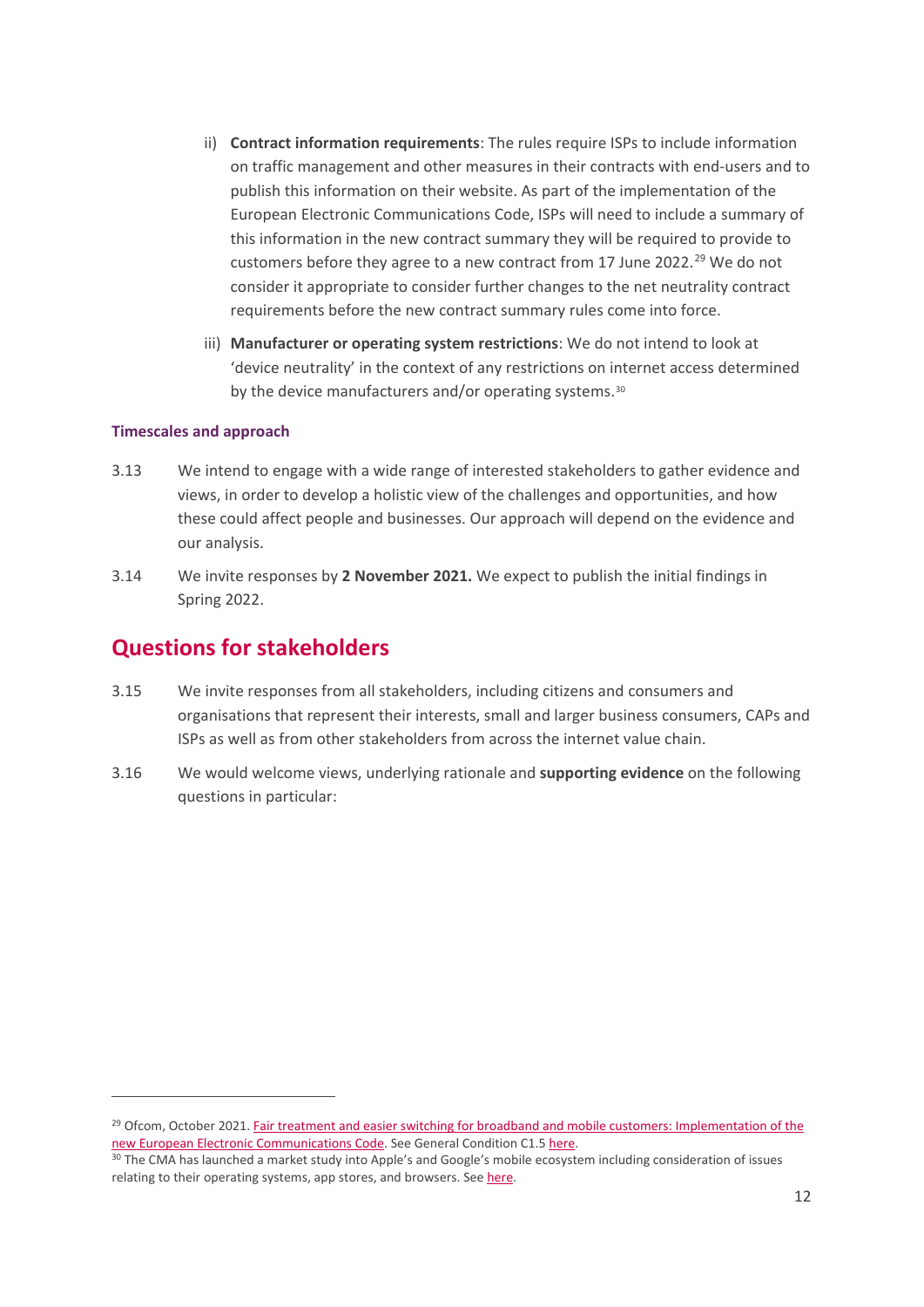#### **Question 1: Functioning of the net neutrality framework**

(a) Which aspects of the current net neutrality framework do you consider work well and should be maintained? Please provide details including any supporting evidence and analysis.

(b) Which aspects, if any, of the current net neutrality framework do you consider work less well and what impact has this had? What, if any, steps to you think could be taken to address this and what impact could this have? Please provide details including the rule or guidance your response relates to and any supporting evidence or analysis.

#### **Question 2: Use cases, technologies, and other market developments**

(a) What, if any, specific current or future use cases, technologies or other market developments have raised, or may raise, particular concerns or issues under the net neutrality framework?

(b) What, if any, steps do you think could be taken to address these concerns or issues and what impact could this have? Please provide details of the use case, technology or market development and the rule or guidance your response relates to, as well as any supporting evidence and analysis.

#### **Question 3: Value chain**

Are there particular business models or aspects of the internet or other value chains that you think we should consider as part of our review? Please explain why, providing details including any supporting evidence or analysis.

#### **Question 4: International cases studies**

Are there any international case studies or approaches to net neutrality that you think we could usefully consider? Please include details of any analysis or assessments.

#### **Question 5: Guidance and approach to compliance and enforcement**

Are there specific challenges with the existing guidance that we should be aware of (e.g. ambiguity, gaps)? Assuming the rules stay broadly the same, which areas could Ofcom usefully provide additional clarity or guidance on? Please provide details.

#### **Question 6: Annual report**

Do you find Ofcom's annual monitoring report useful or are there any changes you think we could usefully make either to the content or how we communicate this?

#### **Question 7: Other**

Is there any other evidence or analysis that you are aware of and/or could provide to aid our review?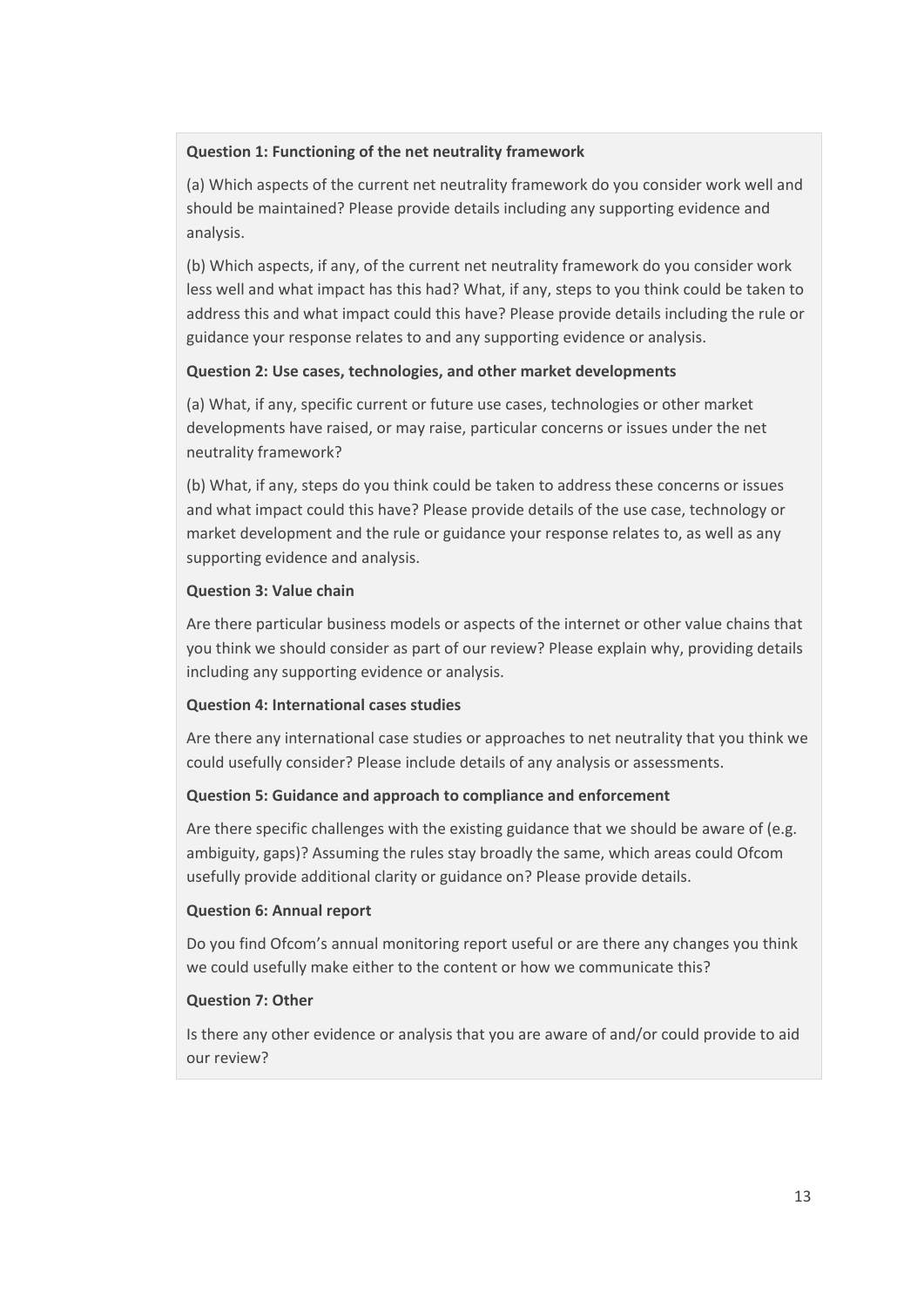# <span id="page-15-0"></span>A1. Responding to this consultation

## **How to respond**

- A1.1 Ofcom would like to receive views and comments on the issues raised in this document, by 5pm on 2 November 2021.
- A1.2 You can [download a response form](https://www.ofcom.org.uk/cymru/consultations-and-statements/category-2/call-for-evidence-net-neutrality-review) from the Ofcom website. You can return this by email or post to the address provided in the response form.
- A1.3 If your response is a large file, or has supporting charts, tables or other data, please email it to [netneutrality2021@ofcom.org.uk,](mailto:netneutrality2021@ofcom.org.uk) as an attachment in Microsoft Word format, together with the [cover sheet.](https://www.ofcom.org.uk/consultations-and-statements/consultation-response-coversheet)
- A1.4 We welcome responses in formats other than print, for example an audio recording or a British Sign Language video. To respond in BSL:
	- Send us a recording of you signing your response. This should be no longer than 5 minutes. Suitable file formats are DVDs, wmv or QuickTime files. Or
	- Upload a video of you signing your response directly to YouTube (or another hosting site) and send us the link.
- A1.5 We will publish a transcript of any audio or video responses we receive (unless your response is confidential)
- A1.6 We do not need a paper copy of your response as well as an electronic version. We will acknowledge receipt if your response is submitted via the online web form, but not otherwise.
- A1.7 You do not have to answer all the questions in the consultation if you do not have a view; a short response on just one point is fine. We also welcome joint responses.
- A1.8 It would be helpful if your response could include direct answers to the questions asked in the consultation document. The questions are listed at Annex 4. It would also help if you could explain why you hold your views, including any supporting evidence.
- A1.9 If you want to discuss the issues and questions raised in this consultation, please contact Adam Lacey on 020 7981 3856, or by email t[o adam.lacey@ofcom.org.uk.](mailto:adam.lacey@ofcom.org.uk)

## **Confidentiality**

A1.10 Consultations are more effective if we publish the responses before the consultation period closes. In particular, this can help people and organisations with limited resources or familiarity with the issues to respond in a more informed way. So, in the interests of transparency and good regulatory practice, and because we believe it is important that everyone who is interested in an issue can see other respondents' views, we usually publish all responses on [the Ofcom website](http://www.ofcom.org.uk/) as soon as we receive them.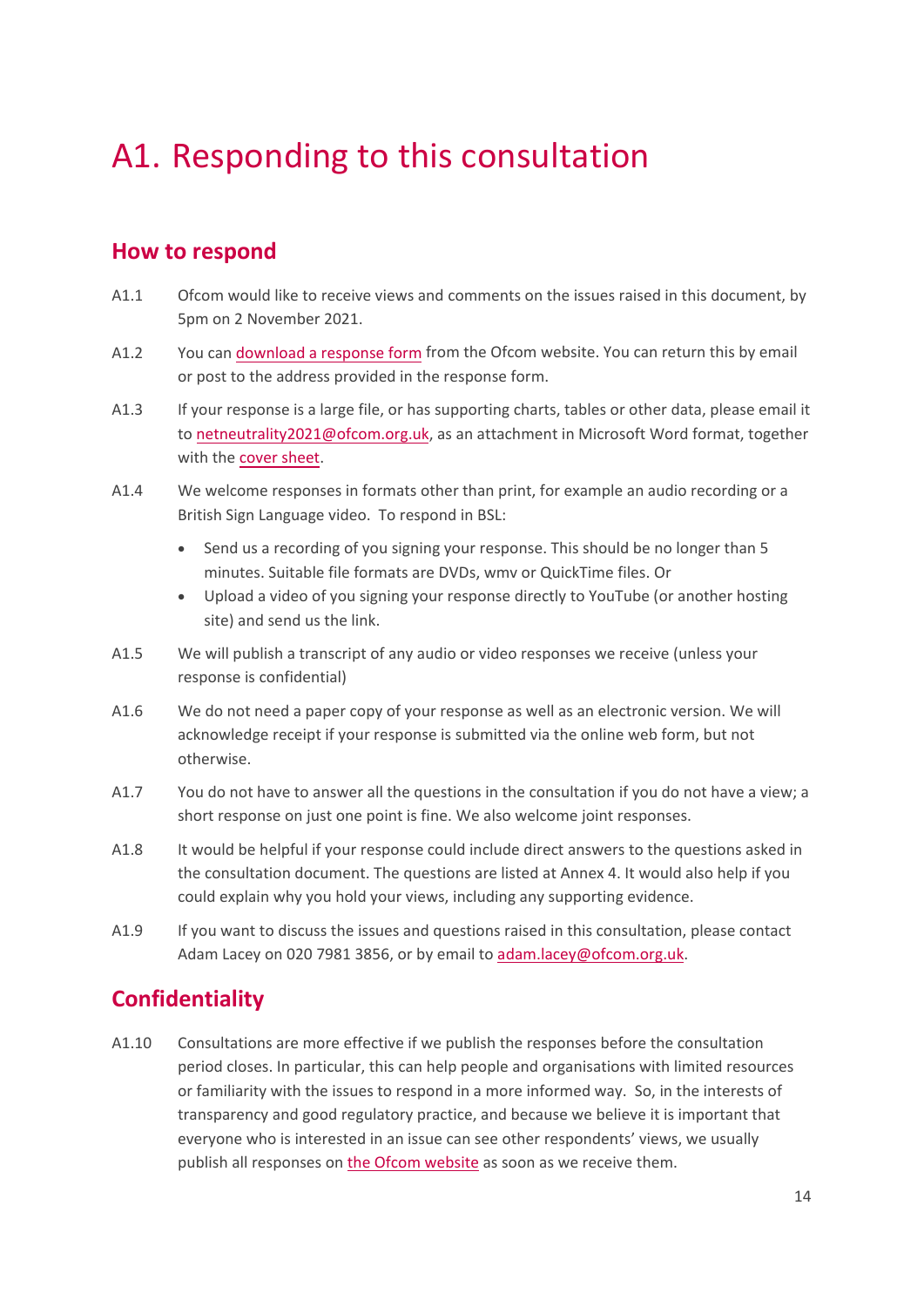- A1.11 If you think your response should be kept confidential, please specify which part(s) this applies to, and explain why. Please send any confidential sections as a separate annex. If you want your name, address, other contact details or job title to remain confidential, please provide them only in the cover sheet, so that we don't have to edit your response.
- A1.12 If someone asks us to keep part or all of a response confidential, we will treat this request seriously and try to respect it. But sometimes we will need to publish all responses, including those that are marked as confidential, in order to meet legal obligations.
- A1.13 Please also note that copyright and all other intellectual property in responses will be assumed to be licensed to Ofcom to use. Ofcom's intellectual property rights are explained further in our [Terms of Use.](https://www.ofcom.org.uk/about-ofcom/website/terms-of-use)

## **Next steps**

- A1.14 The deadline for responses to this consultation is 2 November 2021. We expect to publish the initial findings of our review in Spring 2022.
- A1.15 If you wish, you can [register to receive mail updates](https://www.ofcom.org.uk/about-ofcom/latest/email-updates) alerting you to new Ofcom publications.

## **Ofcom's consultation processes**

- A1.16 Ofcom aims to make responding to a consultation as easy as possible. For more information, please see our consultation principles in Annex 2.
- A1.17 If you have any comments or suggestions on how we manage our consultations, please email us a[t consult@ofcom.org.uk.](mailto:consult@ofcom.org.uk) We particularly welcome ideas on how Ofcom could more effectively seek the views of groups or individuals, such as small businesses and residential consumers, who are less likely to give their opinions through a formal consultation.
- A1.18 If you would like to discuss these issues, or Ofcom's consultation processes more generally, please contact the corporation secretary:

Corporation Secretary Ofcom Riverside House 2a Southwark Bridge Road London SE1 9HA Email: [corporationsecretary@ofcom.org.uk](mailto:corporationsecretary@ofcom.org.uk)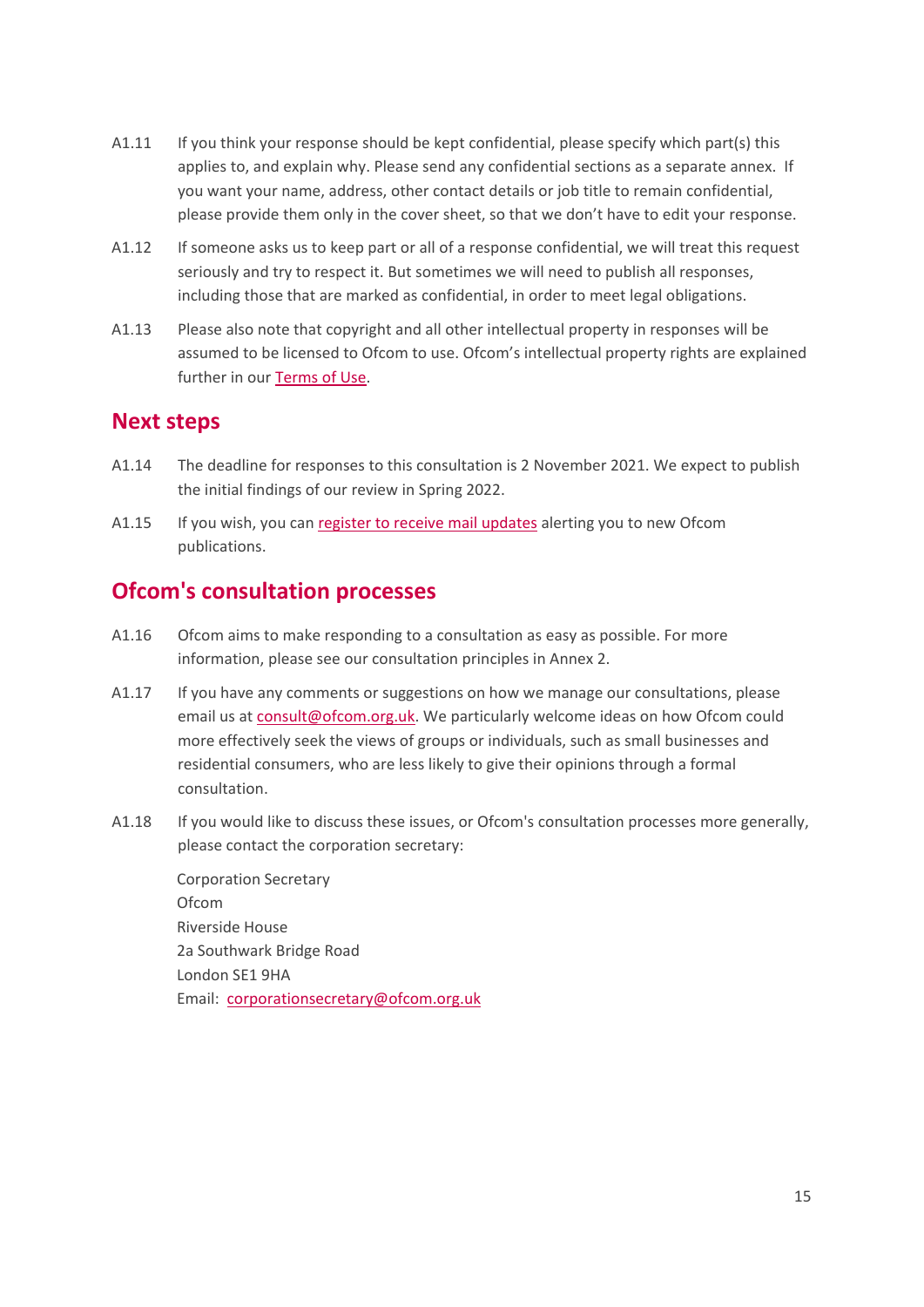# <span id="page-17-0"></span>A2. Ofcom's consultation principles

## **Ofcom has seven principles that it follows for every public written consultation:**

### **Before the consultation**

A2.1 Wherever possible, we will hold informal talks with people and organisations before announcing a big consultation, to find out whether we are thinking along the right lines. If we do not have enough time to do this, we will hold an open meeting to explain our proposals, shortly after announcing the consultation.

### **During the consultation**

- A2.2 We will be clear about whom we are consulting, why, on what questions and for how long.
- A2.3 We will make the consultation document as short and simple as possible, with a summary of no more than two pages. We will try to make it as easy as possible for people to give us a written response. If the consultation is complicated, we may provide a short Plain English / Cymraeg Clir guide, to help smaller organisations or individuals who would not otherwise be able to spare the time to share their views.
- A2.4 We will consult for up to ten weeks, depending on the potential impact of our proposals.
- A2.5 A person within Ofcom will be in charge of making sure we follow our own guidelines and aim to reach the largest possible number of people and organisations who may be interested in the outcome of our decisions. Ofcom's Consultation Champion is the main person to contact if you have views on the way we run our consultations.
- A2.6 If we are not able to follow any of these seven principles, we will explain why.

### **After the consultation**

A2.7 We think it is important that everyone who is interested in an issue can see other people's views, so we usually publish all the responses on our website as soon as we receive them. After the consultation we will make our decisions and publish a statement explaining what we are going to do, and why, showing how respondents' views helped to shape these decisions.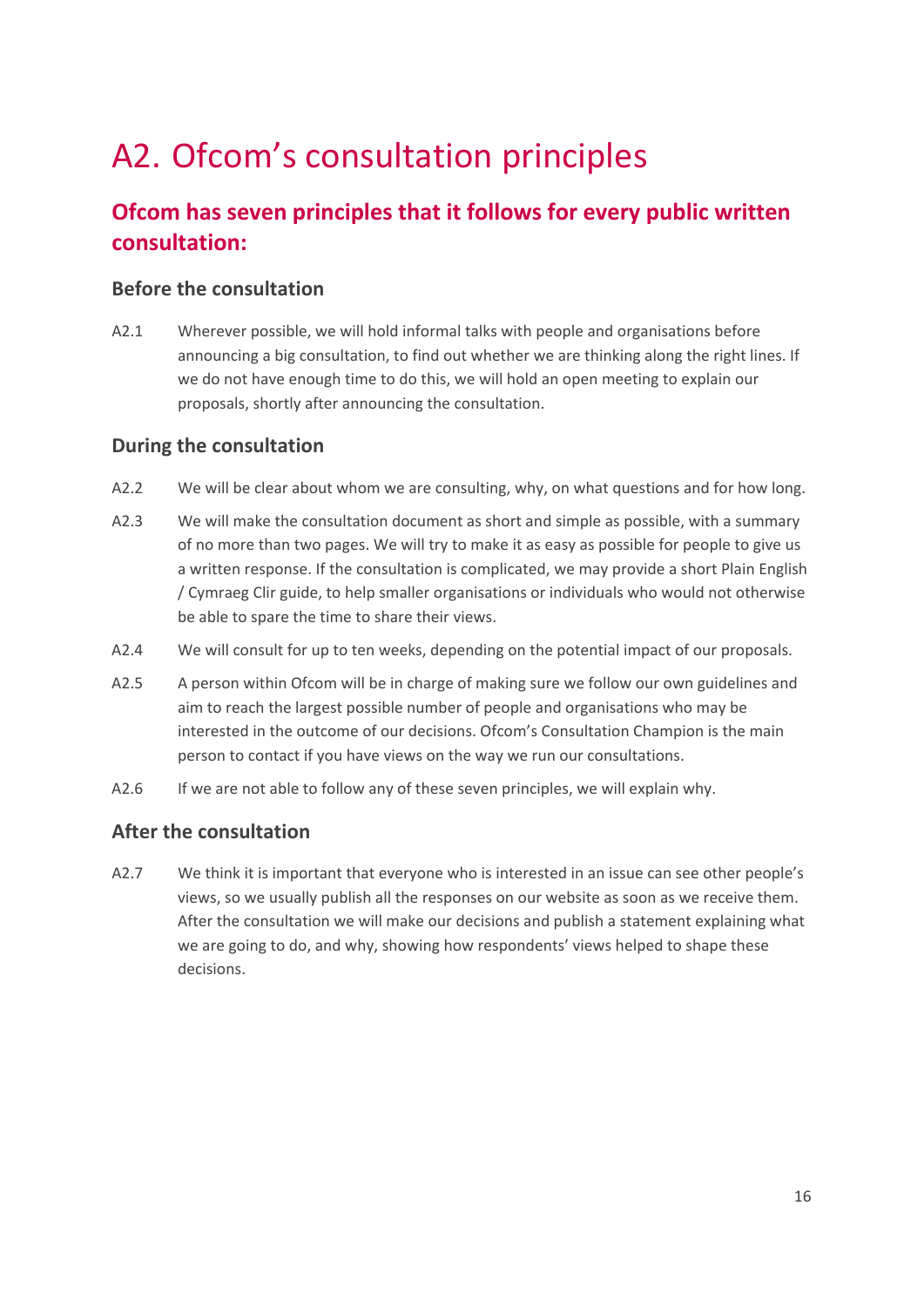# <span id="page-18-0"></span>A3. Consultation coversheet

## **BASIC DETAILS**

Consultation title: To (Ofcom contact): Name of respondent: Representing (self or organisation/s): Address (if not received by email):

## **CONFIDENTIALITY**

Please tick below what part of your response you consider is confidential, giving your reasons why

| Nothing                                     |  |
|---------------------------------------------|--|
| Name/contact details/job title              |  |
| Whole response                              |  |
| Organisation                                |  |
| Part of the response                        |  |
| If there is no separate annex, which parts? |  |

If you want part of your response, your name or your organisation not to be published, can Ofcom still publish a reference to the contents of your response (including, for any confidential parts, a general summary that does not disclose the specific information or enable you to be identified)?

\_\_\_\_\_\_\_\_\_\_\_\_\_\_\_\_\_\_\_\_\_\_\_\_\_\_\_\_\_\_\_\_\_\_\_\_\_\_\_\_\_\_\_\_\_\_\_\_\_\_\_\_\_\_\_\_\_\_\_\_\_\_\_\_\_\_\_\_\_\_\_\_\_\_\_\_\_\_\_\_\_\_

## **DECLARATION**

I confirm that the correspondence supplied with this cover sheet is a formal consultation response that Ofcom can publish. However, in supplying this response, I understand that Ofcom may need to publish all responses, including those which are marked as confidential, in order to meet legal obligations. If I have sent my response by email, Ofcom can disregard any standard e-mail text about not disclosing email contents and attachments.

Ofcom seeks to publish responses on receipt. If your response is non-confidential (in whole or in part), and you would prefer us to publish your response only once the consultation has ended, please tick here.

Name Signed (if hard copy)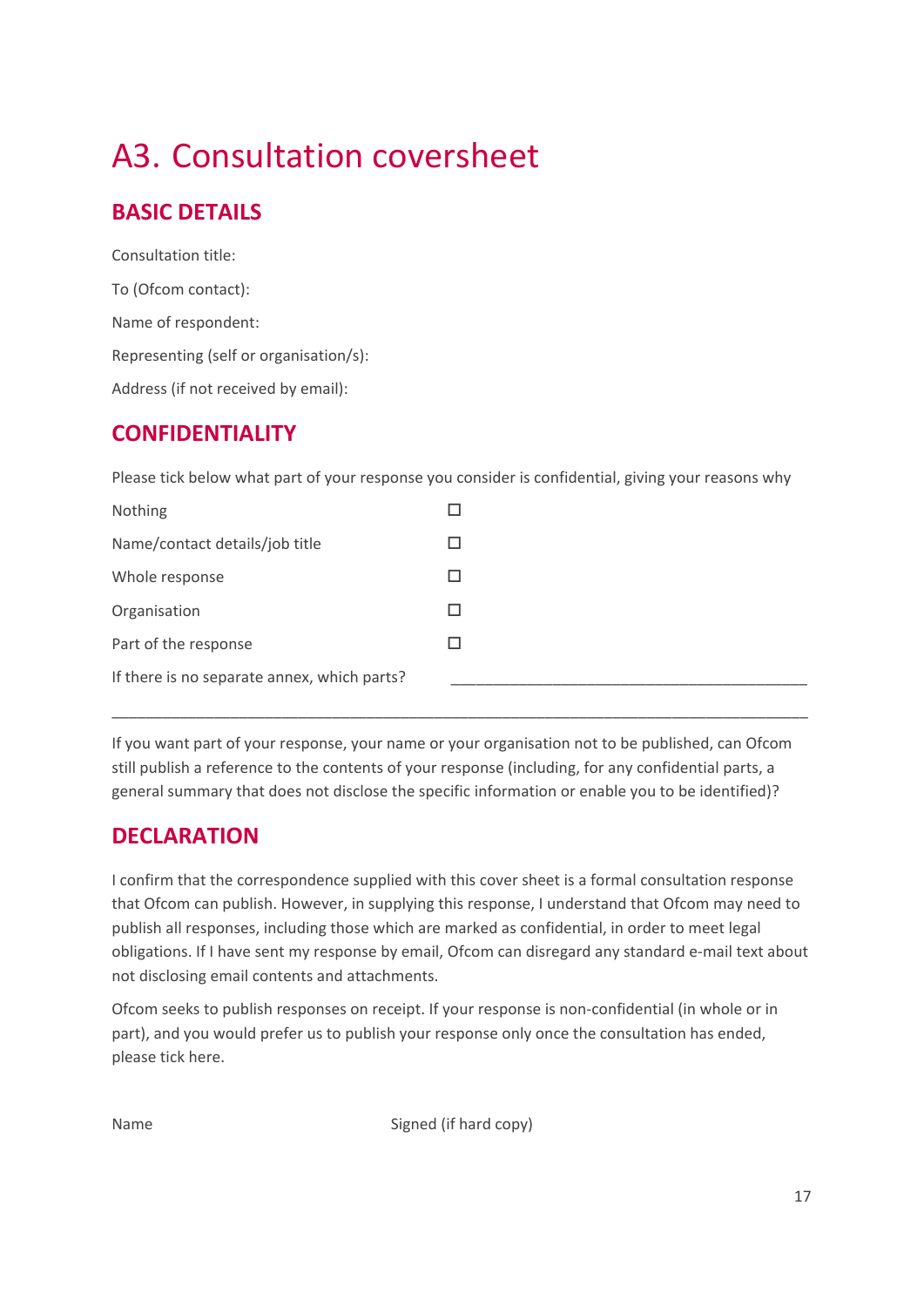# <span id="page-19-0"></span>A4. Call for evidence questions

#### **Question 1: Functioning of the net neutrality framework**

(a) Which aspects of the current net neutrality framework do you consider work well and should be maintained? Please provide details including any supporting evidence and analysis.

(b) Which aspects, if any, of the current net neutrality framework do you consider work less well and what impact has this had? What, if any, steps to you think could be taken to address this and what impact could this have? Please provide details including the rule or guidance your response relates to and any supporting evidence or analysis.

#### **Question 2: Use cases, technologies, and other market developments**

(a) What, if any, specific current or future use cases, technologies or other market developments have raised, or may raise, particular concerns or issues under the net neutrality framework?

(b) What, if any, steps do you think could be taken to address these concerns or issues and what impact could this have? Please provide details of the use case, technology or market development and the rule or guidance your response relates to, as well as any supporting evidence and analysis.

#### **Question 3: Value chain**

Are there particular business models or aspects of the internet or other value chains that you think we should consider as part of our review? Please explain why, providing details including any supporting evidence or analysis.

#### **Question 4: International cases studies**

Are there any international case studies or approaches to net neutrality that you think we could usefully consider? Please include details of any analysis or assessments.

#### **Question 5: Guidance and approach to compliance and enforcement**

Are there specific challenges with the existing guidance that we should be aware of (e.g. ambiguity, gaps)? Assuming the rules stay broadly the same, which areas could Ofcom usefully provide additional clarity or guidance on? Please provide details.

#### **Question 6: Annual report**

Do you find Ofcom's annual monitoring report useful or are there any changes you think we could usefully make either to the content or how we communicate this?